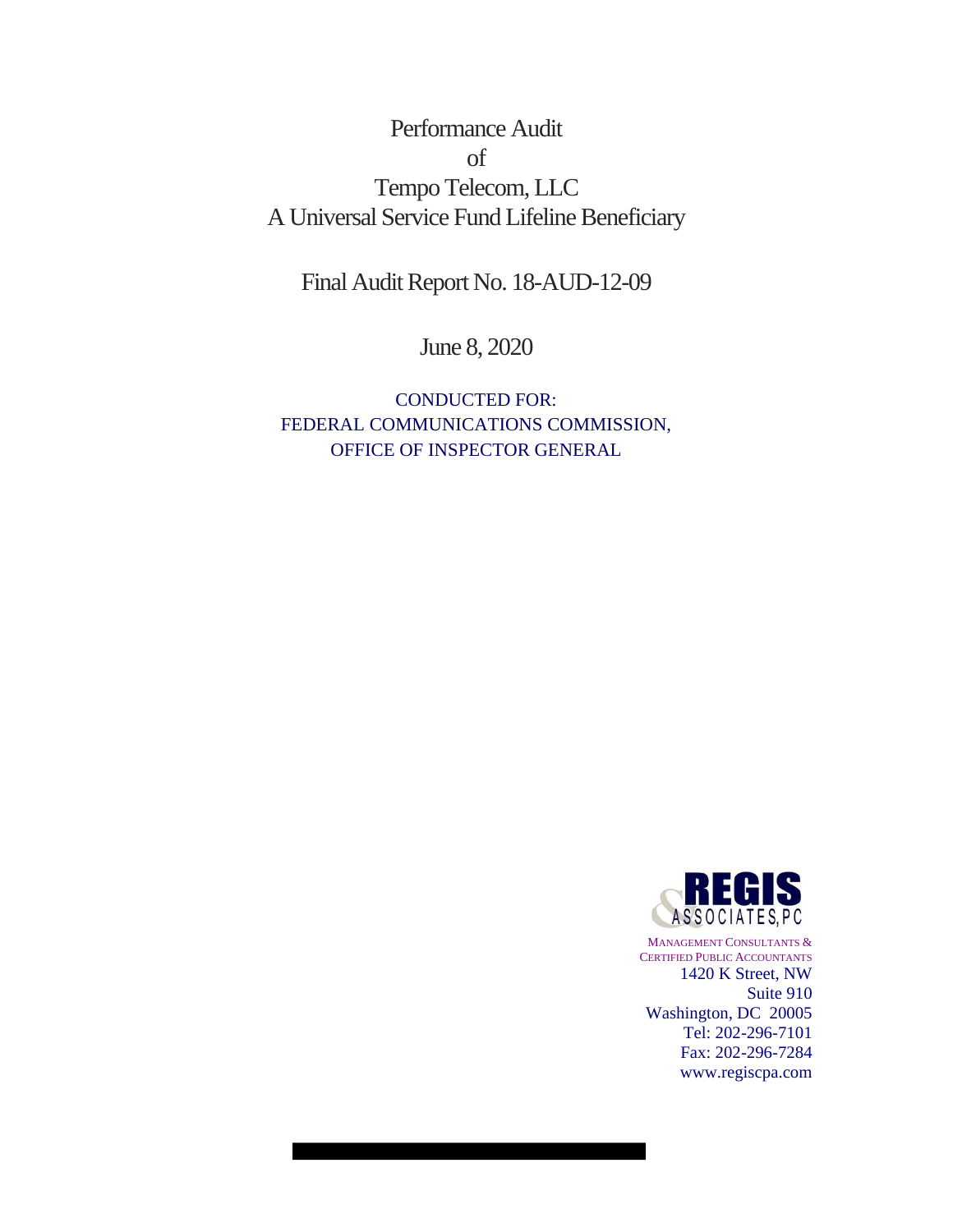# **Table of Contents**

| Finding 1: Inadequate Procedures for Verifying the Validity of Lifeline Subscribers' Addresses 2 |  |
|--------------------------------------------------------------------------------------------------|--|
| Finding 2: Inadequate Subscriber Eligibility Determination and Certification Procedures 5        |  |
|                                                                                                  |  |
| Finding 4: FCC Form 555 Was Not Adequately Supported, Nor Mathematically Accurate 10             |  |
|                                                                                                  |  |
|                                                                                                  |  |
|                                                                                                  |  |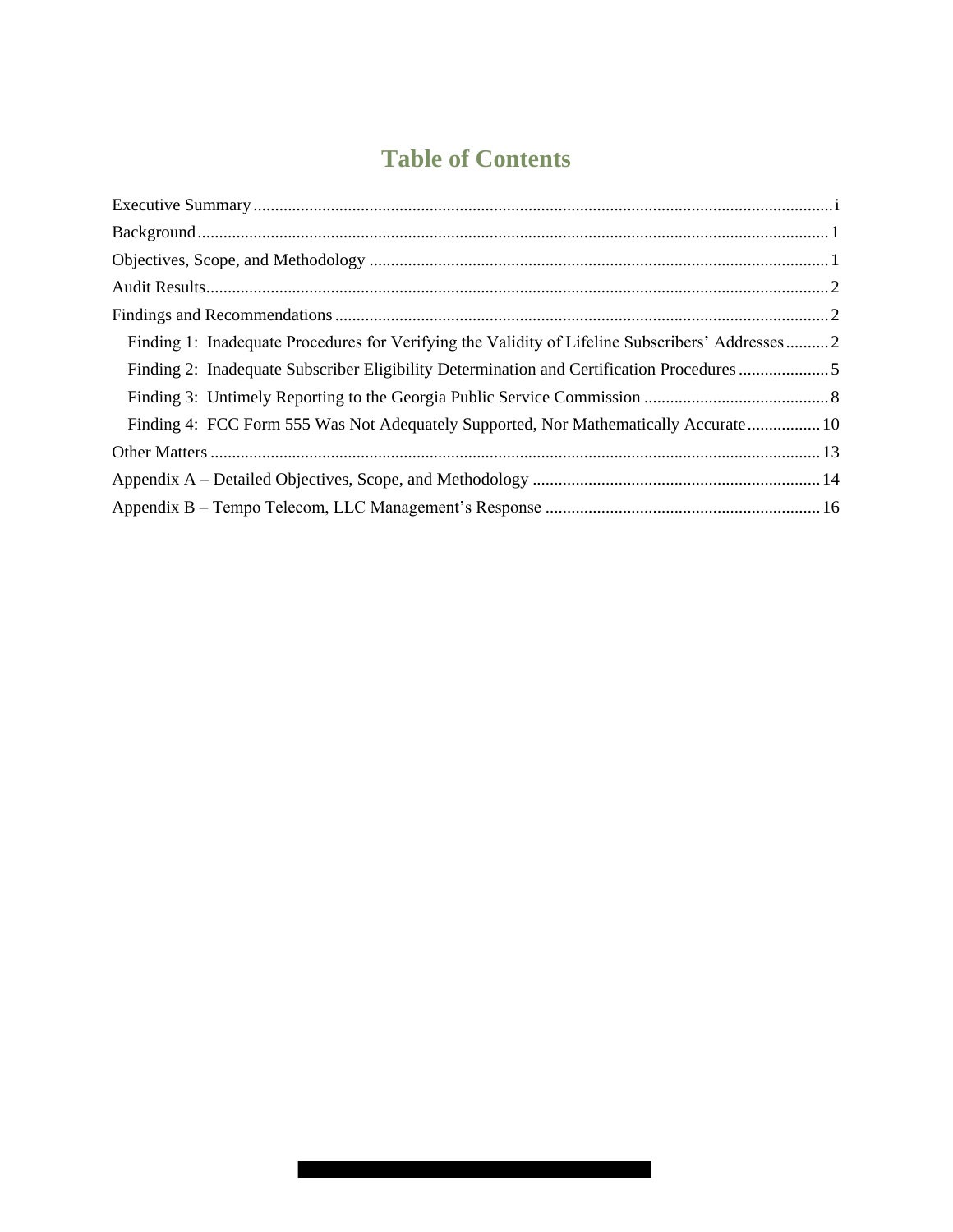# **Executive Summary**

The Federal Communications Commission (FCC) Office of Inspector General (OIG) engaged Regis & Associates, PC to conduct a performance audit of Tempo Telecom, LLC (Tempo or the Company), a Universal Service Fund (USF) beneficiary. Regis & Associates, PC conducted an audit of Tempo's FCC Forms 497, Lifeline Worksheets; and Lifeline Claims System filings submitted to the Universal Service Administrative Company (USAC) for the 12-month period ended March 31, 2018. These filings were submitted for the state of Georgia under Study Area Code 229024. We designed procedures to determine whether Tempo complied with Title 47 of the Code of Federal Regulations C.F.R., § 54.400-54.423 and related USF orders regarding the USF Lifeline program. We also designed procedures to determine whether Tempo implemented effective controls to provide reasonable assurance that USF funds were safeguarded and used for the intended purposes. We conducted this performance audit in accordance with *Government Auditing Standards* issued by the Comptroller General of the United States.

During our audit we identified four (4) findings in which Tempo did not comply with the USF Lifeline program's rules and regulations. We found that Tempo: (1) had inadequate procedures for verifying the validity of Lifeline subscribers' addresses; (2) had inadequate subscriber eligibility determination and certification procedures; (3) did not file all required reports with the Georgia Public Service Commission in a timely manner; and (4) submitted an FCC Form 555 for calendar year 2017 that was not adequately supported, nor mathematically accurate. Also, Tempo's advertising materials did not disclose the mobile broadband speed provided to its Lifeline subscribers in the state of Georgia. However, Tempo met the core service requirements of the FCC rules and regulations; therefore, this condition did not rise to the level of a reportable finding. We provided additional details on this condition in the "Other Matters" section of this report.

We made recommendations to Tempo to improve its internal controls over the Lifeline program. For findings 1 and 4, we also recommended that the Wireline Competition Bureau direct USAC to perform additional procedures to determine whether any reimbursements are due to the USF for improper payments. The detailed findings are incorporated into the Findings and Recommendations section of this report.

Tempo did not agree with three of the findings and the condition reported as an other matter. Tempo agreed with the finding related to the untimely filing of all the required reports with the Georgia Public Service Commission. Tempo's full response is incorporated into this report as Appendix B.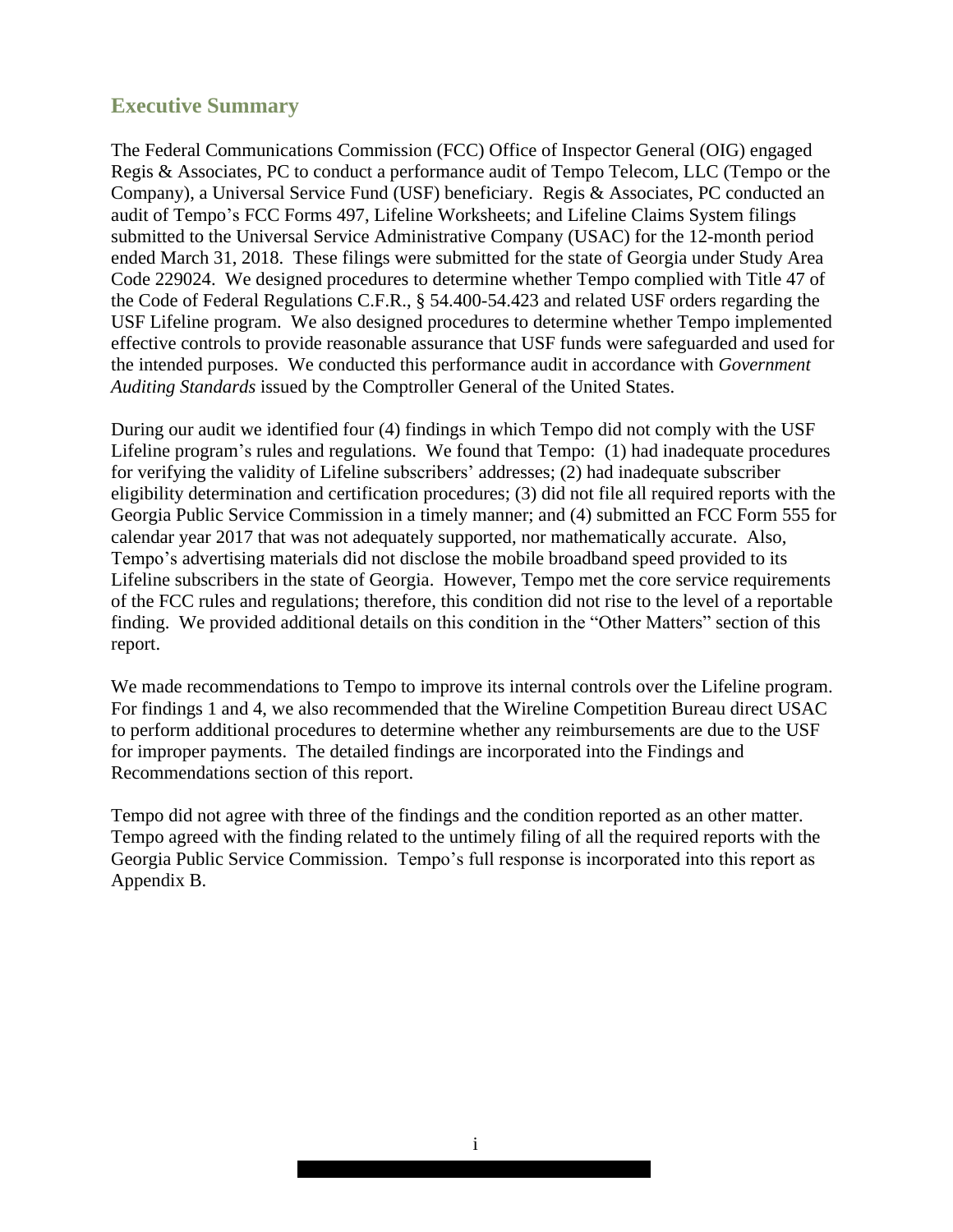## **Background**

The FCC established the Universal Service Fund (USF), which was codified in the Telecommunications Act of 1996, to advance the availability of telecommunications services to all consumers, including those in low income, rural, insular, and high cost areas; at rates that are reasonably comparable to those charged in urban areas. USAC is tasked by the FCC to administer the USF. In administering the USF, USAC has five (5) primary functions, which include the administration of four (4) USF programs (High-Cost, Lifeline, Schools and Libraries, and Rural Health Care) and the collection of USF contributions from telecommunications providers. The Lifeline program provides discounts that make voice and broadband services affordable for low-income consumers. The Lifeline program is available to eligible low-income consumers in every state and on Tribal lands.

Tempo is an eligible telecommunications carrier<sup>1</sup> (ETC), headquartered in Atlanta, Georgia. Tempo's service provider identification number is 143037358. Tempo was designated as an ETC in the state of Georgia, under SAC 229024. Tempo was founded in 1996 and until February 2013, was known as Now Communications, LLC. Tempo is registered with the FCC and is authorized to provide domestic interstate and international telecommunications services. Tempo provides wireless and wireline telephone service to Lifeline and non-Lifeline customers, in addition to wireless voice and data services throughout the United States. For providing services to its prepaid wireless Lifeline and non-Lifeline services, Tempo resells the wireless services of Sprint Spectrum, L.P. and T-Mobile US, Inc.

## **Objectives, Scope, and Methodology**

The objectives of this audit were to determine whether Tempo (1) complied with Title 47 of the Code of Federal Regulations, 47 C.F.R. § 54.400-54.423 and related USF orders regarding the USF Lifeline Program, and (2) implemented adequate and effective controls to provide reasonable assurance that USF funds were safeguarded and used for the purposes intended.

The scope of our audit covers Tempo's Lifeline program filings on FCC Forms 497<sup>2</sup>, Lifeline Worksheets, and Lifeline Claims System<sup>3</sup> filings submitted to USAC for the Georgia SAC for the period from April 2017 through March 2018. The total amount of Lifeline funds received by Tempo from the USF for the period audited totals

The audit was conducted in accordance with *Government Auditing Standards* issued by the Comptroller General of the United States. Those standards require that we plan and perform the audit to obtain sufficient, appropriate evidence to provide a reasonable basis for our findings and conclusions, based on our audit objectives. We believe that the evidence obtained, provides a reasonable basis for our findings and conclusions based on our audit objectives.

<sup>&</sup>lt;sup>1</sup> An eligible telecommunications carrier is a telecommunications carrier, or an affiliate, that meets specific FCC regulatory requirements. ETC's have obtained a designation that allows a company to receive federal universal service fund support from the High Cost and Lifeline programs.

<sup>2</sup> ETCs were required to use FCC Form 497 to submit claims and revisions for data months prior to 2018.

<sup>&</sup>lt;sup>3</sup> ETCs are required to use the Lifeline Claims System that is available through the National Lifeline Accountability Database (NLAD) to submit claims and revisions for the data months in 2018 and later.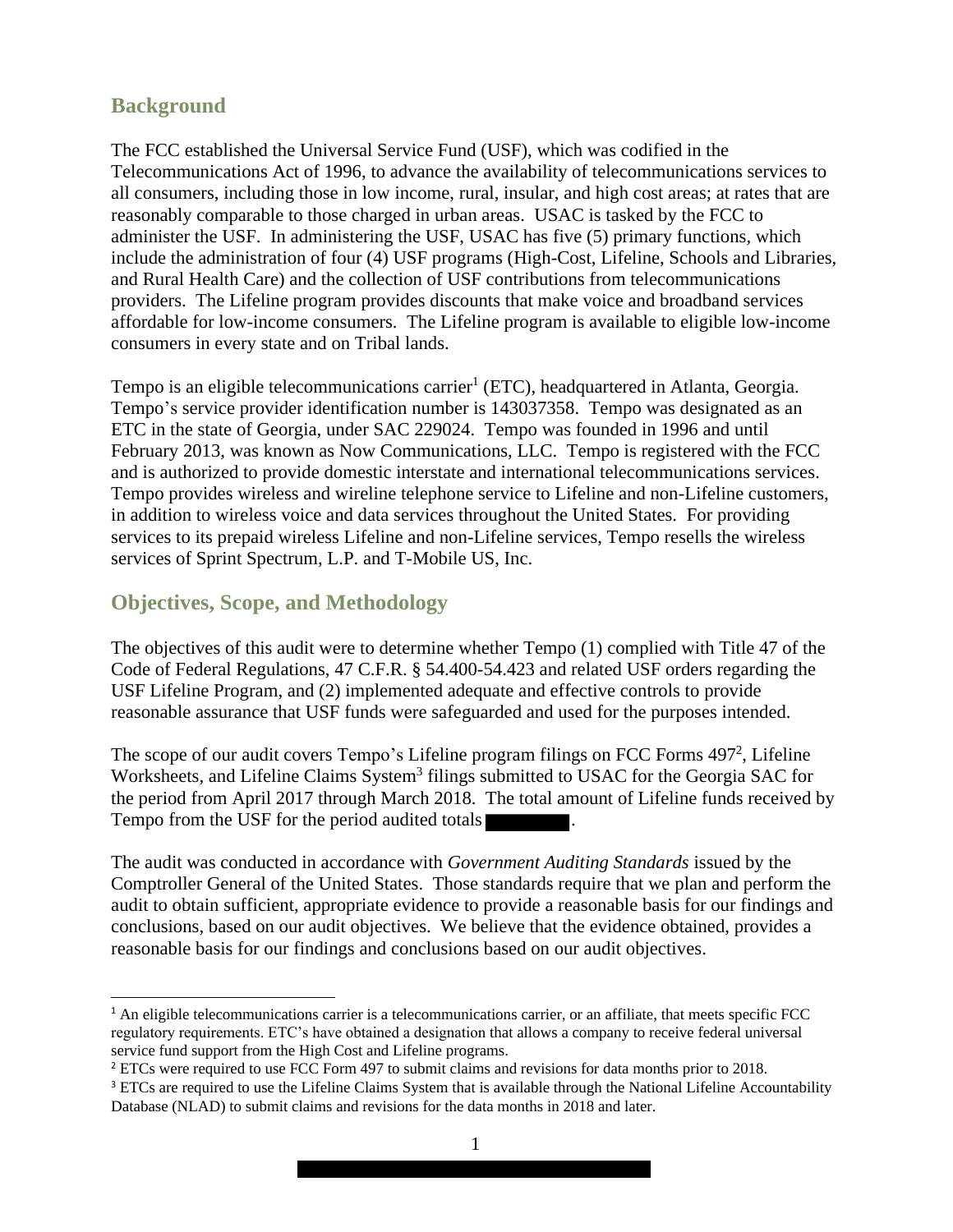Additional details on the audit objectives, scope, and methodology are provided in Appendix A of this report.

# **Audit Results**

During our audit, we identified four instances in which Tempo did not comply with Lifeline program rules and regulations. These instances of non-compliance were primarily due to a lack of adequate internal controls over the processes related to the Lifeline program. We found that Tempo: (1) did not implement enrollment certification procedures to adequately ensure that prospective subscribers were eligible to receive Lifeline services; (2) did not file all required reports with the Georgia Public Service Commission in a timely manner; (3) submitted an FCC Form 555 for calendar year 2017 that was not mathematically accurate, and for which Tempo could not support the subscriber recertification totals; and (4) used subscriber eligibility determination and certification procedures that were not adequate for verifying the validity of Lifeline subscribers' addresses.

We made recommendations to Tempo to improve its internal controls over the Lifeline program. For findings 1 and 4, we also recommended that the Wireline Competition Bureau direct USAC to perform additional procedures to determine whether any reimbursements were due to the USF for improper payments. The detailed findings are incorporated into the Findings and Recommendations section of this report.

We also observed that Tempo's advertising materials did not disclose the mobile broadband speed provided to its Lifeline subscribers in the state of Georgia, as required by the FCC rules. We reported that condition as "Other Matters" because Tempo, otherwise, met the core service requirements of FCC rules and regulations.

Tempo did not agree with three findings (finding numbers 1, 2 and 4) and the other matter. Tempo only agreed with finding number 3, related to the untimely filing of all required reports with the Georgia Public Service Commission. Tempo's full response is incorporated into this report as Appendix B.

# **Findings and Recommendations**

## **Finding 1: Inadequate Procedures for Verifying the Validity of Lifeline Subscribers' Addresses**

## **BACKGROUND:**

 However, Tempo claimed subscribers at this apartment community, with apartment numbers outside this range.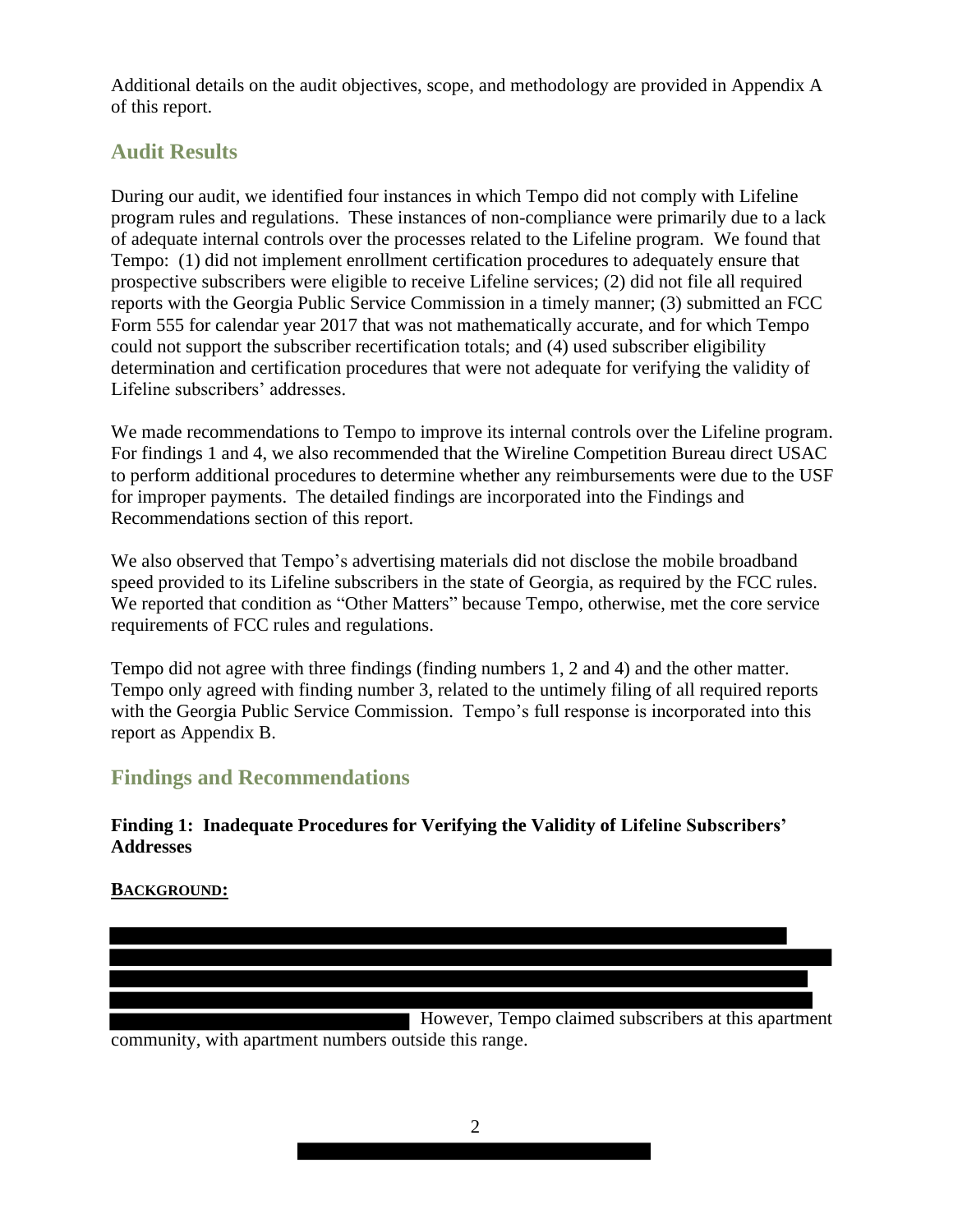## **CONDITION:**

During the period April 2017 through March 2018, Tempo claimed subscribers on FCC Form 497 that were enrolled under non-existent residential addresses. The Lifeline reimbursement claims were for subscribers, who reported as their residential address. However, the complex's property management verified that the apartment numbers reported by the subscribers did not exist. The non-existent apartment numbers associated with the subscribers ranged from

We reviewed a sample of  $\blacksquare$  of the subscribers and found that Tempo was able to provide qualifying assistance documents<sup>4</sup> for all  $\blacksquare$ . However, none of the program eligibility documents contained residential addresses. Therefore, we could not determine the true addresses of these subscribers. When enrolling subscribers, Tempo's marketing agents typically compare a subscriber's identification to the Lifeline enrollment forms; but do not, and are not allowed to, retain copies of the identification. Using a non-existent or incomplete apartment number for enrollment in the Lifeline program is not compliant with FCC rules. Without a valid address, Tempo is not eligible for Lifeline program reimbursements for these subscribers.

Tempo stated that they have no reason to question the validity of the subscribers' reported addresses because the subscribers certified, under penalty of perjury, that their listed address was correct. However, Tempo should have had procedures in place to ensure the validity of addresses when many of its subscribers are using the same address, but with different or incomplete apartment numbers.

## **CRITERIA:**

Title 47 Code of Federal Regulations § 54.410, *Subscriber eligibility determination and certification*, states:

"(a) All eligible telecommunications carriers must implement policies and procedures for ensuring that their Lifeline subscribers are eligible to receive Lifeline services. An eligible telecommunications carrier may not provide a consumer with an activated device that it represents enables use of Lifeline-supported service, nor may it activate service that it represents to be Lifeline service, unless and until it has:

 (1) Confirmed that the consumer is a qualifying low-income consumer pursuant to § 54.409, and;

 (2) Completed the eligibility determination and certification required by this section and sections §§ 54.404 through 54.405, and completed any other necessary enrollment steps."

<sup>4</sup> Qualifying assistance documents refers to documentation demonstrating that a prospective subscriber qualifies for Lifeline assistance under the program-based eligibility requirements. Acceptable documentation of program eligibility includes the current or prior year's statement of benefits from a qualifying assistance program, a notice or letter of participation in a qualifying assistance program, program participation documents, or another official document demonstrating that the prospective subscriber, one or more of the prospective subscriber's dependents, or the prospective subscriber's household receives benefits from a qualifying assistance program.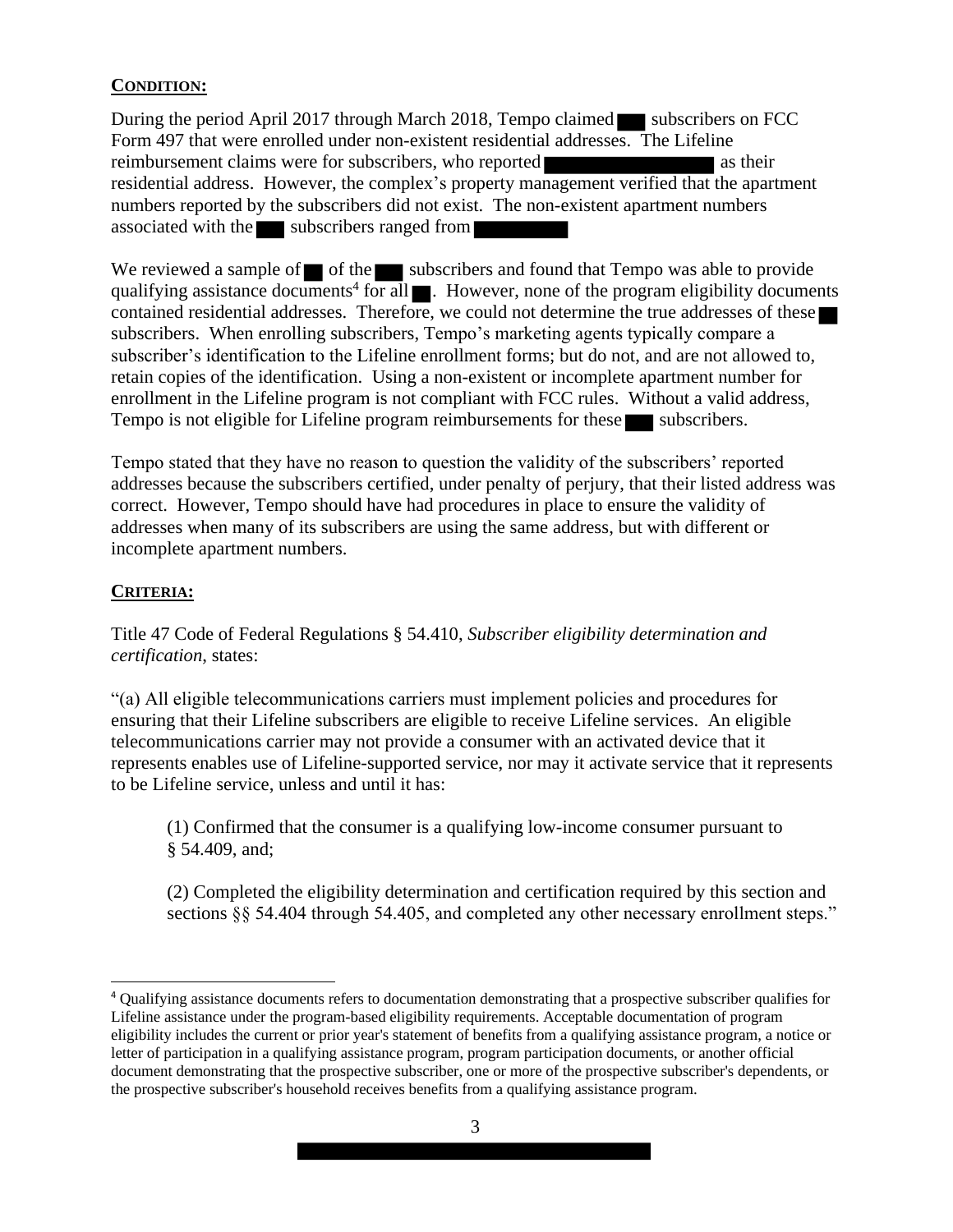## **CAUSE:**

Tempo did not have effective controls in place for verifying the validity of Lifeline subscribers' apartment numbers, in addition to the street addresses contained in subscriber documentation.

#### **EFFECT:**

Tempo received improper reimbursements, totaling , for the subscribers that enrolled in the Lifeline program using non-existent addresses.

Tempo claimed these subscribers on its FCC Forms 497 from April 2017 through March 2018, as summarized in the table below:

|                      | <b>Number of Lifeline</b><br><b>Claims Associated with</b> | <b>Audit Recommended</b><br><b>Adjustments to Lifeline</b> |
|----------------------|------------------------------------------------------------|------------------------------------------------------------|
| <b>Month Claimed</b> | <b>Invalid Addresses</b>                                   | <b>Reimbursements</b>                                      |
| April 2017           |                                                            |                                                            |
| May 2017             |                                                            |                                                            |
| June 2017            |                                                            |                                                            |
| <b>July 2017</b>     |                                                            |                                                            |
| August 2017          |                                                            |                                                            |
| September 2017       |                                                            |                                                            |
| October 2017         |                                                            |                                                            |
| November 2017        |                                                            |                                                            |
| December 2018        |                                                            |                                                            |
| January 2018         |                                                            |                                                            |
| February 2018        |                                                            |                                                            |
| March 2018           |                                                            |                                                            |
| <b>Total</b>         |                                                            |                                                            |

#### **RECOMMENDATIONS:**

- 1.1 We recommend that Tempo establish and implement controls to ensure the validity of subscriber addresses.
- 1.2 We recommend that FCC's Wireline Competition Bureau direct USAC to perform additional procedures to determine whether Tempo should reimburse the USF for:
	- a. improper disbursements, totaling  $\overline{\phantom{a}}$  for the subscribers with invalid addresses for the period from April 2017 through March 2018, and
	- b. other periods in which Tempo may have claimed these subscribers with invalid addresses.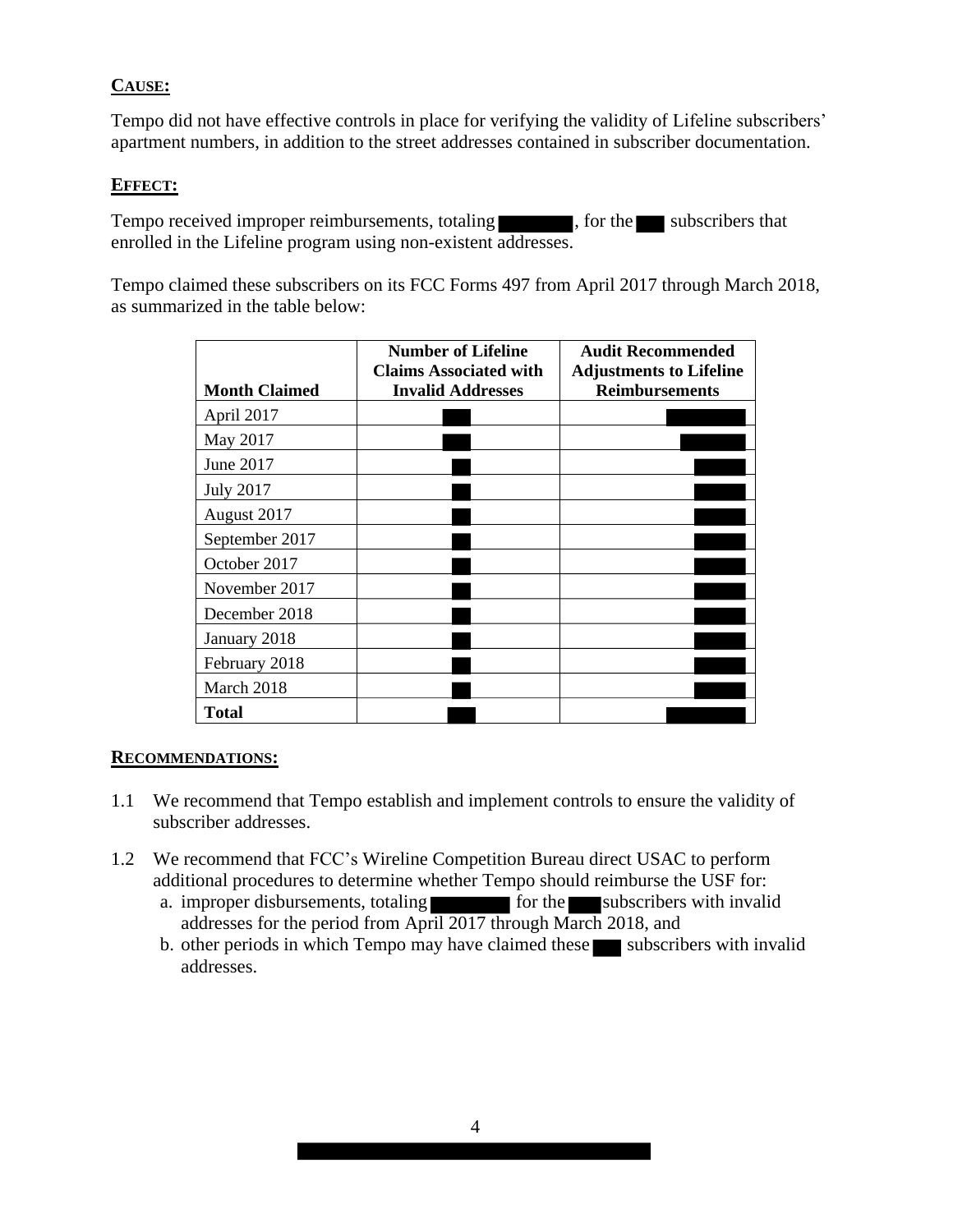#### **MANAGEMENT'S RESPONSES:**

#### **TEMPO'S RESPONSE:**

Tempo does not concur with the finding. Tempo stated that each of the subscribers identified in this finding completed an enrollment and certification form, under the penalty of perjury, that included the subscriber's address. Tempo also stated that an ETC was required to query NLAD [National Lifeline Accountability Database<sup>5</sup>], maintained by USAC, for each prospective subscriber to verify, among other things, the subscriber's address. Tempo stated that it received documentation verifying the identity and eligibility of each of the subscribers. Tempo also stated that it should not bear the responsibility for the, potentially, fraudulent actions of subscribers; when it complied with the FCC's rules and the NLAD process, which approved the subscribers identified in this finding, for enrollment in the Lifeline program.

See Tempo's full response in Appendix B (therein referred to as, Tempo Response to Notice of Finding and Recommendation #1).

#### **USAC'S RESPONSE**

USAC Response to Recommendation #1.1: USAC agrees with the recommendation.

USAC Response to Recommendation #1.2: USAC will request from OIG, a list of the subscribers at issue in this finding. Upon receipt of the list, USAC will review its records to determine whether recovery should be sought for the in disbursements covering the subscribers identified for the relevant audit period. USAC will also perform additional action to determine if there are any additional periods where these subscribers were improperly claimed and, as necessary, seek recovery for the appropriate amount.

#### **AUDITOR'S ANALYSIS:**

We found no evidence in Tempo's response to support revising our conclusion or removing our recommendation from the audit report. Tempo did not refute that the addresses were nonexistent. ETCs bear a responsibility to prevent fraud, waste, and abuse in the Lifeline program; even when NLAD and subscriber certifications are in place. Payments are not deemed to be proper based, merely, on the circumstances that permitted ineligible subscribers to be enrolled.

We concur with USAC's response and will provide OIG and USAC the list of subscribers at issue.

## **Finding 2: Inadequate Subscriber Eligibility Determination and Certification Procedures**

#### **CONDITION:**

Tempo improperly enrolled 2 out of subscribers that we examined. In the first instance, the subscriber's residential address field included a house number, but the street name was left

<sup>&</sup>lt;sup>5</sup> The primary purpose of the National Lifeline Accountability Database is to prevent multiple Lifeline programsupported services from being provided to a subscriber or household.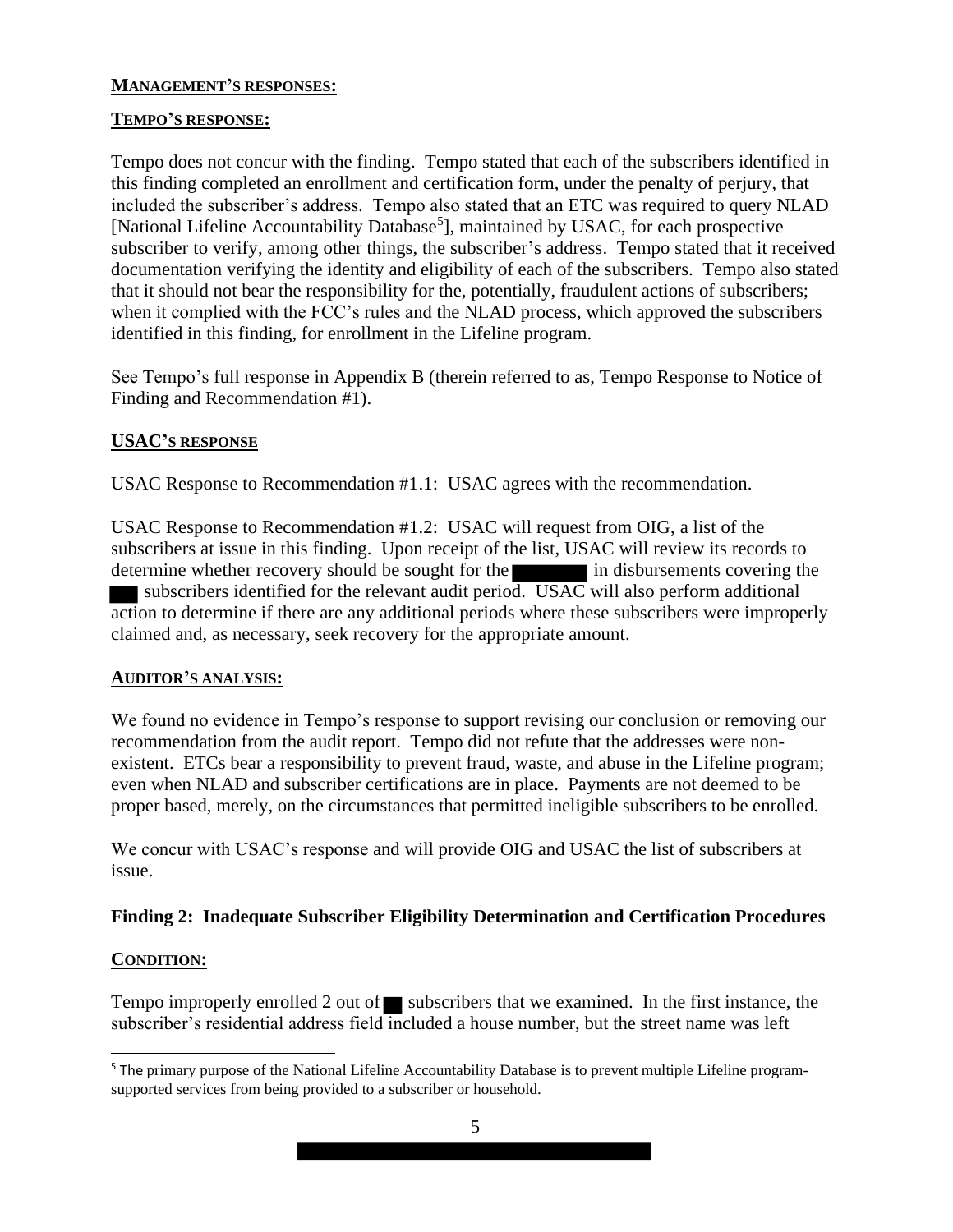blank. Tempo provided evidence from its customer enrollment system which showed that the first subscriber was previously enrolled under a different account number. That account, which was established in a period outside of the scope of this audit, included a complete, but different address. Tempo asserts that the prior address was used to enroll the subscriber, and that the incomplete address was a typographical error. However, the subscriber information in the National Lifeline Accountability Database (NLAD) contained the same incomplete address and, thus, contradicts Tempo's assertion. This was further corroborated by the subscriber listing that we obtained from USAC, which originates from NLAD. The USAC subscriber listing showed that as of March 2018, the last month within our audit scope, the subscriber was still enrolled under the incomplete address.

In the second instance, Tempo enrolled a subscriber who provided a qualifying assistance program document<sup>6</sup>. However, the subscriber's name did not match the name on the eligibility certification form. The name on the qualifying assistance document was for a different, existing subscriber, and it included the existing subscriber's social security number and residential address. Tempo stated that its customer enrollment system shows that Tempo's personnel questioned the name mismatch and requested that the subscriber submit valid documentation to support his/her eligibility for the Lifeline program. Once the Tempo personnel confirmed the subscriber's eligibility, they enrolled the subscriber. However, Tempo did not provide us with the qualifying assistance program document in which the name matched the name on the enrollment form. Tempo also did not provide any evidence to show that they questioned the name mismatch, or that they requested valid documentation to verify the subscriber's eligibility.

#### **CRITERIA:**

Title 47 Code of Federal Regulations § 54.410, *Subscriber eligibility determination and certification*, states:

(a) All eligible telecommunications carriers must implement policies and procedures for ensuring that their Lifeline subscribers are eligible to receive Lifeline services. An eligible telecommunications carrier may not provide a consumer with an activated device that it represents enables use of Lifeline-supported service, nor may it activate service that it represents to be Lifeline service, unless and until it has:

 (1) Confirmed that the consumer is a qualifying low-income consumer pursuant to § 54.409, and;

 (2) Completed the eligibility determination and certification required by this section and §§ 54.404 through 54.405, and completed any other necessary enrollment steps.

<sup>6</sup> Qualifying assistance documents refers to documentation demonstrating that a prospective subscriber qualifies for Lifeline under the program-based eligibility requirements. Acceptable documentation of program eligibility includes the current or prior year's statement of benefits from a qualifying assistance program, a notice or letter of participation in a qualifying assistance program, program participation documents, or another official document demonstrating that the prospective subscriber, one or more of the prospective subscriber's dependents or the prospective subscriber's household receives benefits from a qualifying assistance program.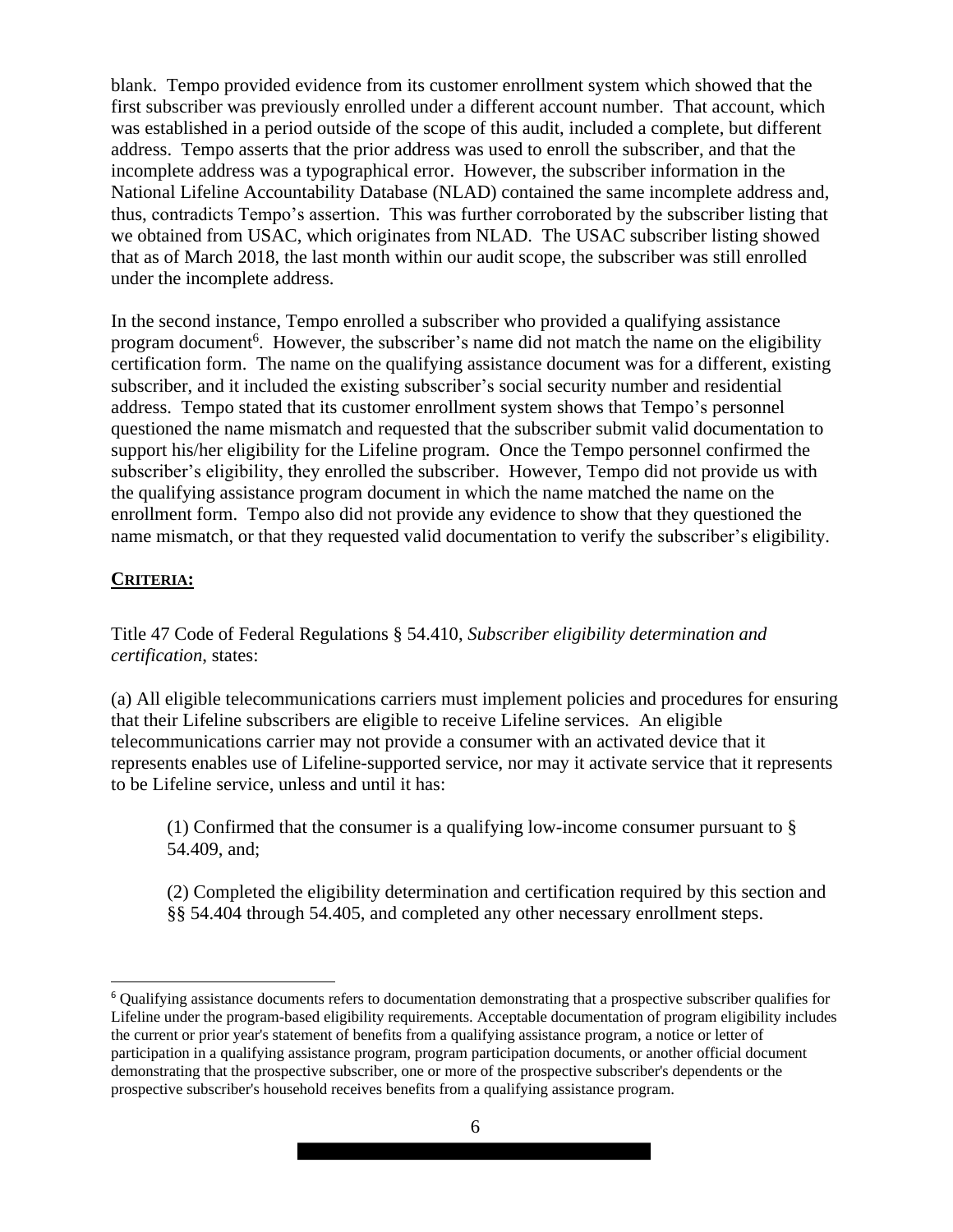Furthermore,  $\S$  54.410(d)(2)(ii), states that the form provided by the entity enrolling subscribers must require each prospective subscriber to provide the information including the subscriber's full residential address.

## **CAUSE:**

Tempo did not have effective internal controls over the subscriber enrollment process to ensure that prospective subscribers' eligibility certification forms were accurate, complete, and adequately supported.

## **EFFECT:**

Tempo may have received improper reimbursements, totaling , for the two ineligible subscribers included in the audit sample. Even though we did not perform a statistically valid sample, there is a risk that other ineligible subscribers may exist but were not included in our sample.

#### **RECOMMENDATIONS:**

We recommend that Tempo:

- 2.1 Improve internal controls over the review and approval of the Lifeline eligibility determination and certification processes.
- 2.2 Research the circumstances of the two improperly enrolled subscribers and correct the discrepancies, where possible, or reimburse the USF for any improper reimbursements.

## **MANAGEMENT'S RESPONSES:**

#### **TEMPO'S RESPONSE:**

Tempo's Management does not concur with the finding. For the first subscriber identified, Tempo stated that it appears that the address, as listed on the enrollment and certification form, was a typographical error. Tempo also stated that its customer enrollment system shows the complete street address for the subscriber, which was used to successfully enroll the subscriber in NLAD. Tempo further stated that NLAD would have sent back an error or TPIV [Third-Party Identity Verification<sup>7</sup>] failure message if an address could not be accepted by NLAD. Tempo also stated that it previously provided this information and the supporting documentation to the Auditor.

For the second subscriber identified, Tempo stated that its customer enrollment system shows that the Tempo personnel questioned the name mismatch and requested further documentation from the subscriber to verify whether he/she was eligible for the Lifeline program. Tempo also stated that it did not retain the updated documentation reviewed to verify the name, but that documented notes from Tempo's customer enrollment system were provided to the Auditor for

<sup>&</sup>lt;sup>7</sup> Third-Party Identity Verification is an algorithm, within NLAD, designed to prevent the enrollment of duplicate subscribers.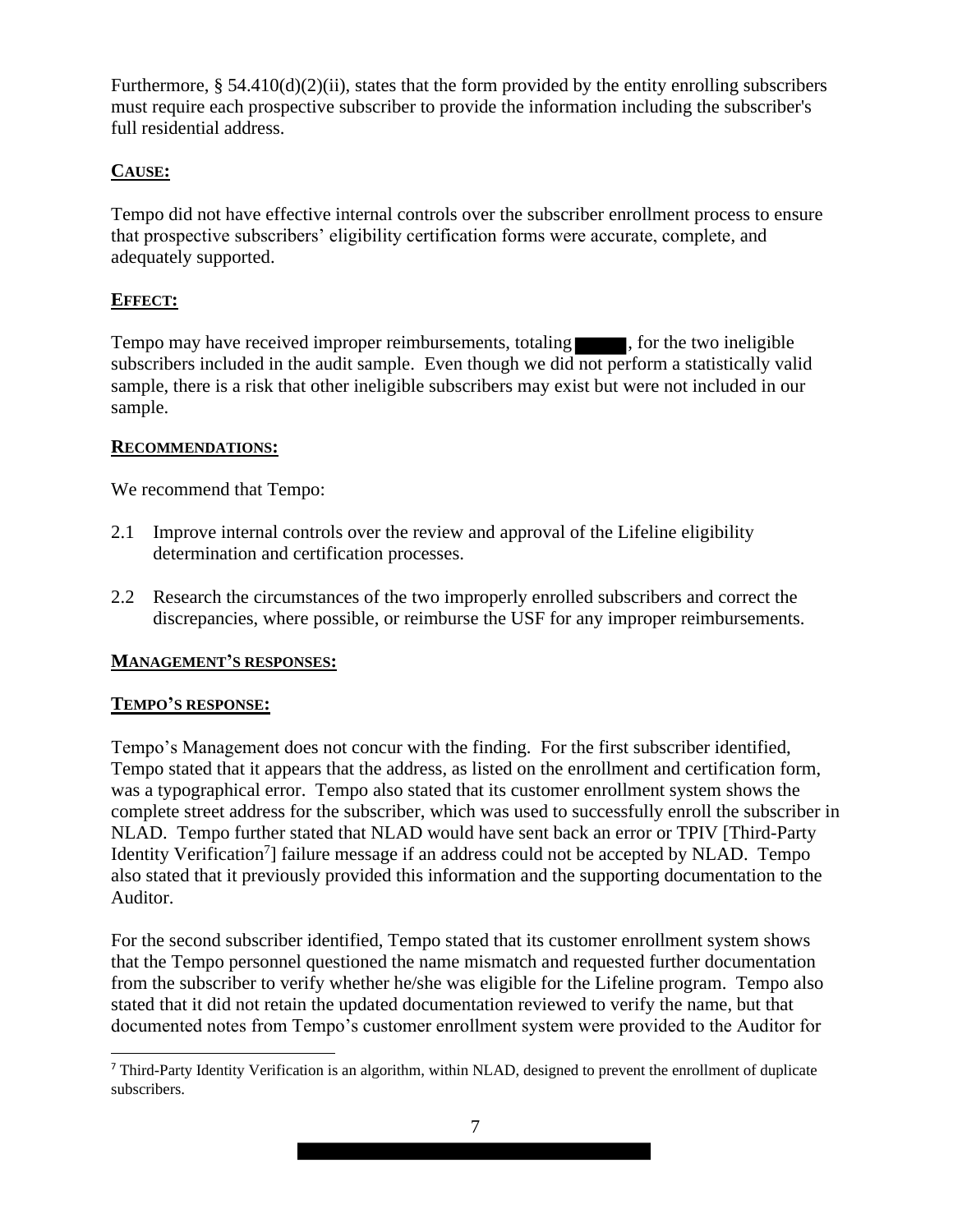review. Tempo stated that once its personnel confirmed the subscriber's eligibility, it enrolled the subscriber.

See Tempo's full response in Appendix B (therein referred to as, Tempo Response to Notice of Finding and Recommendation #2).

#### **USAC'S RESPONSE:**

USAC agrees with the recommendations.

#### **AUDITOR'S ANALYSIS:**

Tempo did not provide us with supporting documentation or customer enrollment system notes; either during our fieldwork testing or with their management response to the draft audit report. We, therefore, maintain that the subscriber was inappropriately enrolled and not eligible to receive Lifeline program services. We will provide information to USAC for its use in researching the improperly enrolled subscribers.

#### **Finding 3: Untimely Reporting to the Georgia Public Service Commission**

#### **CONDITION:**

Tempo failed to provide all required quarterly and semi-annual reports to the Georgia Public Service Commission (GPSC) within 15 days of the close of the reporting period. These reports are required by the Rules and Regulations of the State of Georgia and GPSC, as a condition of the carrier's ETC designation<sup>8</sup>. Tempo did not submit Lifeline Quarterly Non-Usage Reports for the second or third quarter of 2017 or the first quarter of 2018 within 15 days of the close of the respective reporting period. Tempo also did not submit Lifeline Semi-Annual Subscriber Reports for the second quarters of 2017 and 2018 within 15 days of the close of the reporting periods.

#### **CRITERIA:**

Title 47 CFR §54.416(c) indicates that: "States that mandate Lifeline support may impose additional standards on eligible telecommunications carriers operating in their states to ensure compliance with state Lifeline programs".

Georgia State Rule 515-12-1-.35(5)<sup>9</sup> mandates that: "[a]n Eligible Telecommunications Carrier shall file the number of Lifeline subscribers that the carrier services in the State of Georgia as of June  $30<sup>th</sup>$  and December  $31<sup>st</sup>$  of each year, broken down by eligibility criterion. The report shall be filed 15 days from the close of the period."

<sup>8</sup> The Georgia Public Service Commission Order on Application for Tempo's Designation as an ETC, was filed on February 6, 2014; in reference to Docket No. 36360, Document No. 151853.

<sup>9</sup> Ga. Comp. R. & Regs. R. 515-12-1-.35, *Eligible Telecommunications Carriers*. This section provides the rules and regulations that ETCs must comply with, when providing Lifeline services within the state of Georgia.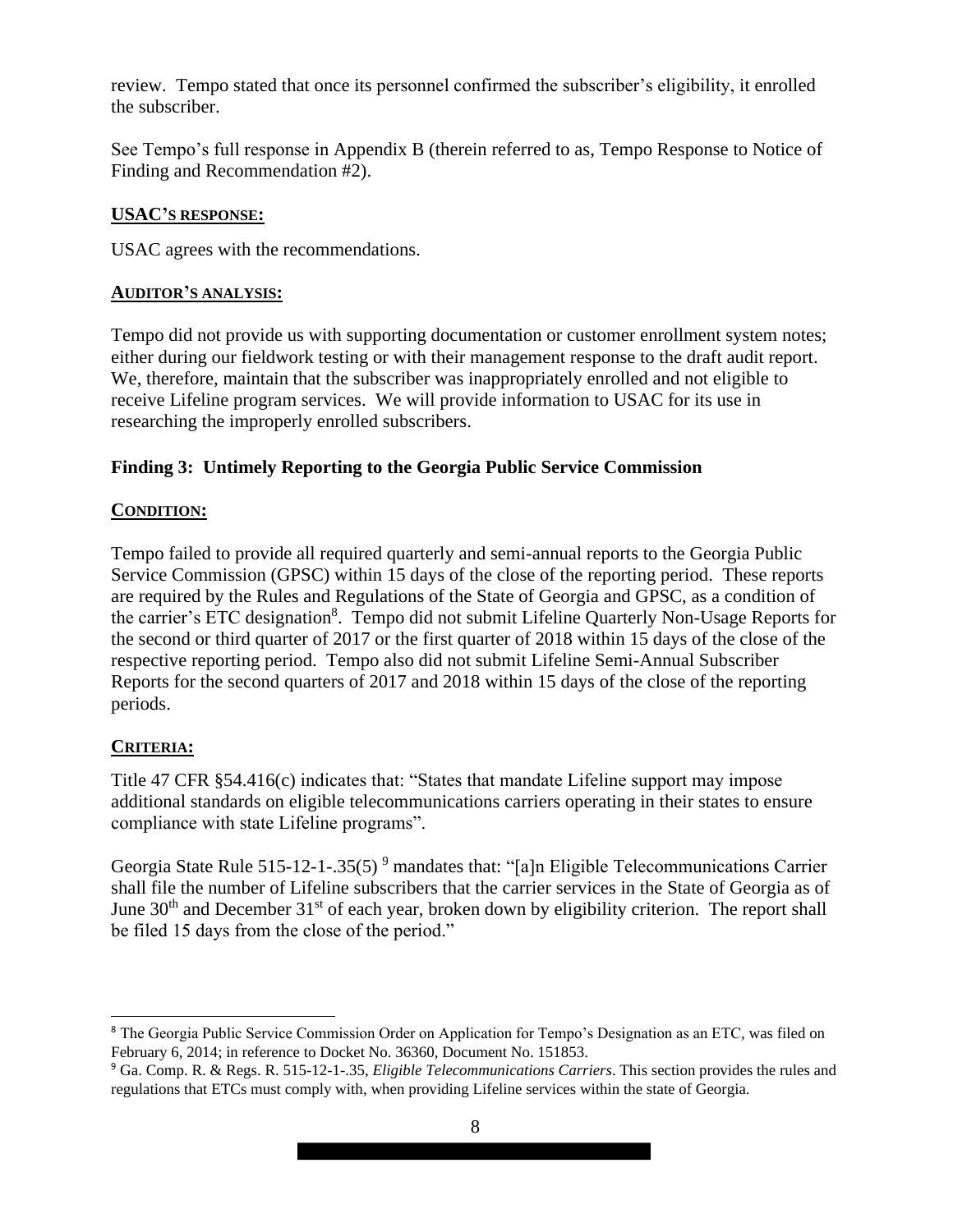Additionally, GPSC released an Order  $10$  amending Tempo's ETC Designation. The amendment states that: "Tempo Telecom shall report, on a quarterly basis, the number of customers that have been deactivated for non-usage in a 60-day period, the number of customers that did not pass annual verification, and the number of customers that were voluntarily deactivated. The report shall be filed within 15 days of the close of each quarter".

#### **CAUSE:**

Tempo did not have adequate internal controls to ensure compliance with the Georgia Lifeline program's filing requirements. Tempo stated that the reports were not filed timely due to the departure of the employee who was responsible for submitting the reports.

#### **EFFECT:**

Tempo's Georgia ETC designation is contingent upon compliance with applicable Federal and state laws, as well as GPSC rules and orders. Therefore, non-compliance with the requirements set forth by the GPSC may result in the GPSC taking enforcement action; including fines and revocation of the company's ETC designation. If Tempo loses its ETC designation, its Lifeline subscribers may not be able to obtain lifeline service in the state of Georgia.

#### **RECOMMENDATION:**

3.1 We recommend that Tempo improve its internal controls to ensure that it meets the filing requirements set forth by the Georgia Public Service Commission and remains eligible to provide Lifeline program services.

#### **MANAGEMENT'S RESPONSES:**

#### **TEMPO'S RESPONSE:**

Tempo agrees that it did not submit its quarterly and semi-annual reports to the GPSC; in accordance with the deadlines for filing, established by the GPSC, for certain periods in 2017 and 2018.

See Tempo's full response in Appendix B (therein referred to as, Tempo Response to Notice of Finding and Recommendation #3).

#### **USAC'S RESPONSE:**

USAC agrees with the recommendation.

<sup>&</sup>lt;sup>10</sup> The Georgia Public Service Commission Order, amending the conditions of Tempo's ETC Designation, was filed on May 21, 2015; in reference to Docket No. 36360, Document No. 151853.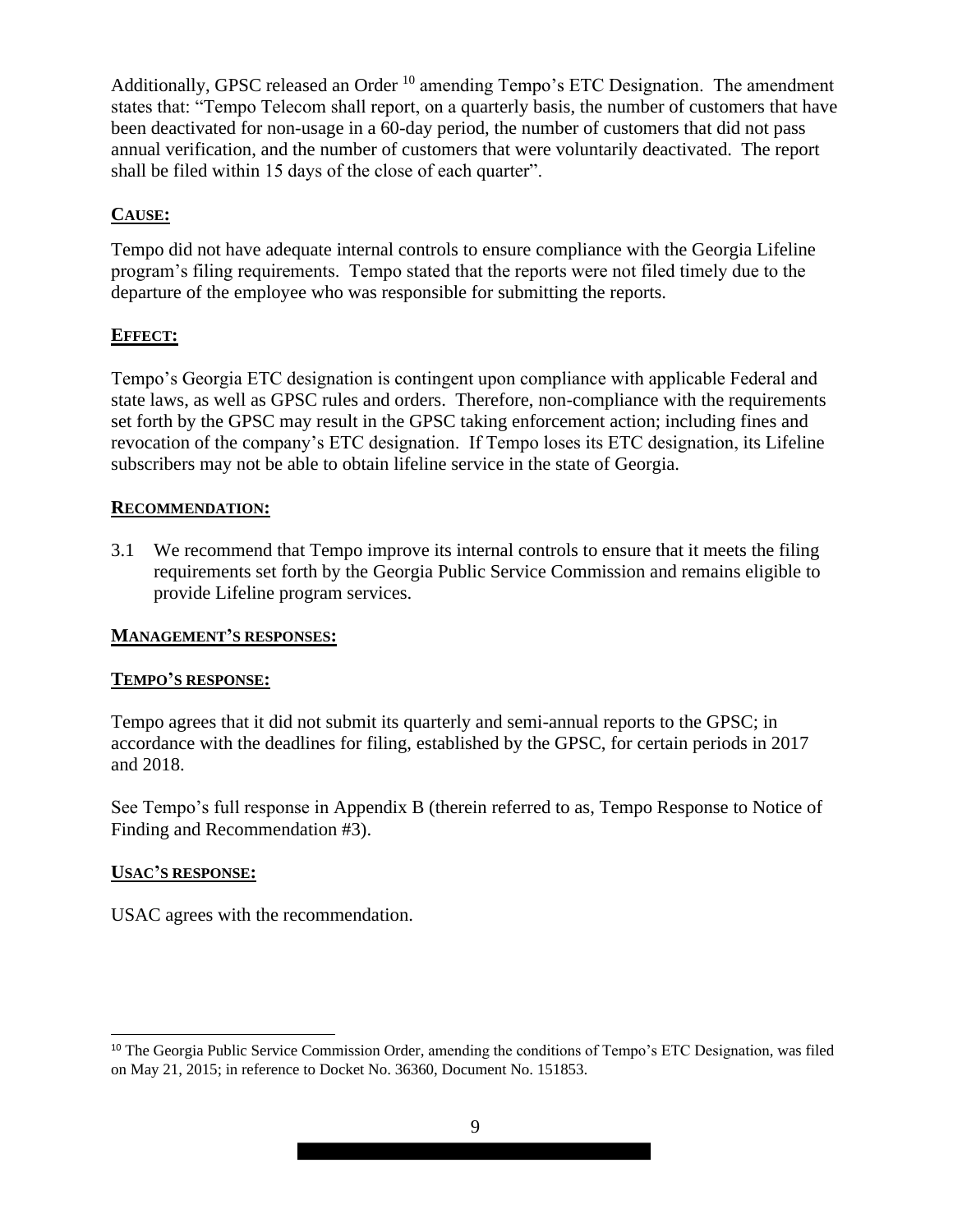#### **AUDITOR'S ANALYSIS:**

Tempo concurred with the audit conclusions and recommendations. Therefore, no additional auditor analysis is required.

#### **Finding 4: FCC Form 555 Was Not Adequately Supported, Nor Mathematically Accurate**

#### B**ACKGROUND:**

ETCs are required to recertify subscribers annually in order to confirm their current eligibility to receive Lifeline services. ETCs are also required to report, on an annual basis, the results of those efforts. This reporting is to be done by completing FCC Form 555, Annual Lifeline Eligible Telecommunications Carrier Certification Form, starting in the six-month period ended December  $2017<sup>11</sup>$ .

#### **CONDITION:**

Tempo could not provide us with documentation to support the annual subscriber recertification data that it reported in blocks  $B^{12}$ ,  $F^{13}$ ,  $G^{14}$ , and  $H^{15}$  of its FCC Form 555<sup>16</sup> for the 2017 reporting period. Acceptable documentation includes, but is not limited to, a list of the names of the subscribers that comprise the totals on the form. Without the lists of subscribers to support the totals on the form, we could not determine the overall accuracy of the subscriber data reported in the various blocks on the FCC Form 555 for 2017.

Additionally, the number of subscribers reported on the 2017 Form 555 was not mathematically accurate. We observed that the number of subscribers reported in block F of the Form 555 was higher for each month of the six-month period, from July through December 2017, than the sum of blocks G and H. Based on FCC instructions, block F of Form 555 should be equal to the sum of blocks G and H ( $F = G + H$ ).

Our recalculation yielded the differences noted in the table below:

| <b>Form 555 Section</b>            | Jul | Aug   | <b>Sep</b> | Oct | <b>Nov</b> | Dec | Total |
|------------------------------------|-----|-------|------------|-----|------------|-----|-------|
| <b>Block G Per Form 555</b>        | 737 | 736   | 594        | 655 | 502        | 380 | 3,604 |
| <b>Block H Per Form 555</b>        |     | 17    | 249        | 83  | 43         | 46  | 439   |
| <b>Recalculated Block F</b>        | 738 | 753   | 843        | 738 | 545        | 426 | 4,043 |
| <b>Block F Per Form 555</b>        | 746 | 1.016 | 956        | 969 | 694        | 609 | 4.990 |
| <b>Number of Subscribers Over-</b> |     |       |            |     |            |     |       |
| <b>Reported</b>                    |     |       |            |     |            |     |       |

<sup>11</sup> ETCs were not required to recertify subscribers with annual anniversary dates during the period of January through June 2017 (the "transition period"), which was meant to give ETCs time to prepare for the rolling recertification requirements of 47 CFR §54.410(f)(1).

<sup>&</sup>lt;sup>12</sup> Block B reports subscribers who were de-enrolled prior to recertification attempts.

<sup>&</sup>lt;sup>13</sup> Block F reports subscribers who were directly contacted by the ETC to recertify.

<sup>&</sup>lt;sup>14</sup> Block G reports subscribers who failed to recertify through the ETC's direct outreach attempt.

<sup>&</sup>lt;sup>15</sup> Block H reports subscribers who recertified through the ETC's direct outreach attempt.

<sup>&</sup>lt;sup>16</sup> FCC Form 555 reports the results of the annual Lifeline subscriber recertification process and includes data accuracy certifications.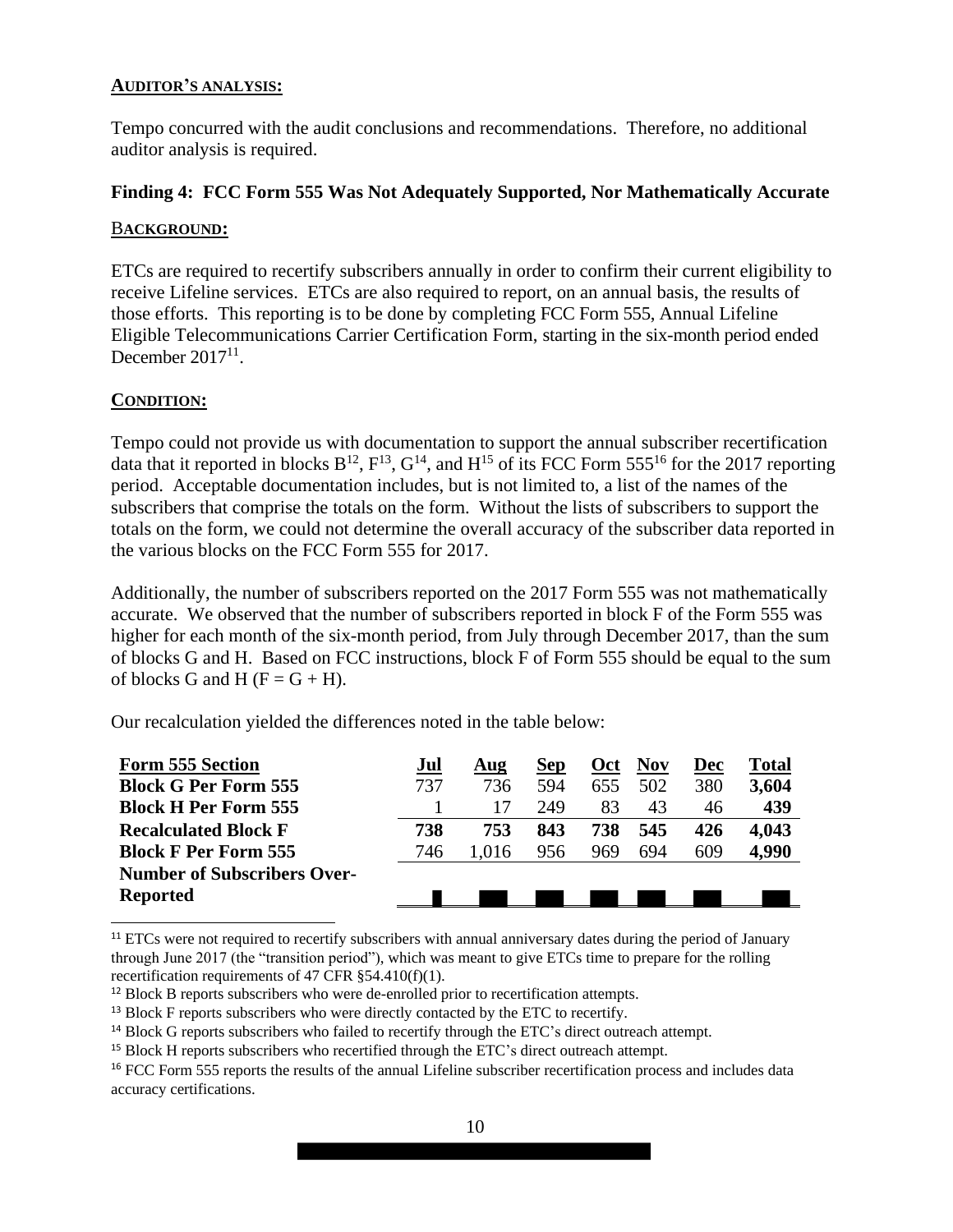However, we observed that the Form 555 for the 2018 reporting period was appropriately supported by a subscriber listing; and that the form was mathematically accurate.

## **CRITERIA:**

Lifeline carriers must report the correct number of subscribers on Form 555, based on adequate documentation, which must be retained to support the number of subscribers reported. Title 47 CFR, Section 54.416(b) states:

"(b) All eligible telecommunications carriers must annually provide the results of their recertification efforts, performed pursuant to §54.410(f), to the Commission and the Administrator. Eligible telecommunications carriers designated as such by one or more states pursuant to §54.201 must also provide, on an annual basis, the results of their recertification efforts to state commissions for subscribers residing in those states where the state designated the eligible telecommunications carrier."

Title 47 CFR, Section 54.410, *Subscriber eligibility determination and certification*, subparagraph  $(f)(1)$ , states:

#### "(f) Annual eligibility re-certification process

(1) All eligible telecommunications carriers must re-certify all subscribers 12 months after the subscriber's service initiation date and every 12 months thereafter, except for subscribers in states where the National Verifier, state Lifeline administrator, or other state agency is responsible for the annual re-certification of subscribers' Lifeline eligibility."

## **CAUSE:**

Tempo did not have adequate internal controls to ensure that the FCC Form 555 for calendar year 2017 was supported by subscriber recertification data, and that the form was mathematically accurate. Tempo stated that the problems occurred, due to the departure of the employee who was responsible for preparing the 2017 FCC Form 555. Furthermore, USAC did not reject Tempo's FCC Form 555, even though it was not mathematically accurate.

#### **EFFECT:**

Tempo may not have properly recertified subscribers on an annual basis, as required by FCC Lifeline rules. As a result, Tempo may not be eligible to claim reimbursement for the number of subscribers that it claimed on FCC Form 497, Lifeline Worksheet, but did not properly recertify. Tempo did not have the subscriber listing to support the number of subscribers reported on its 2017 Form 555. Therefore, we could not determine whether there was any monetary effect resulting from Tempo's failure to properly recertify its subscribers.

#### **RECOMMENDATIONS:**

4.1 We recommend that Tempo improve its internal controls to ensure that data reported on its FCC Forms 555 is supported and accurate.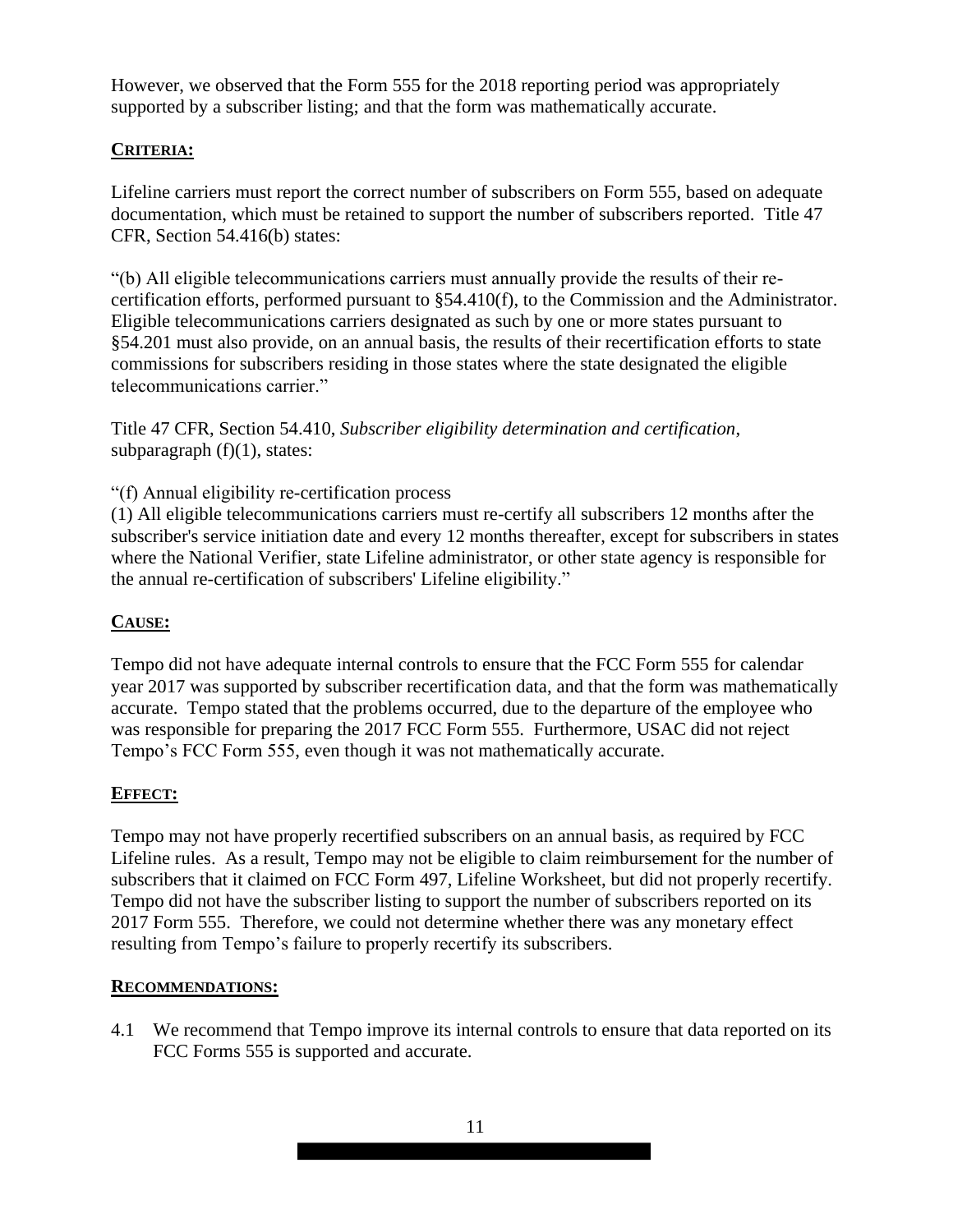4.2 We recommend that FCC's Wireline Competition Bureau direct USAC to reject Forms 555 from ETCs that are not mathematically accurate.

#### **MANAGEMENT'S RESPONSES:**

#### **TEMPO'S RESPONSE:**

Tempo does not concur with this finding. Tempo stated that it has the data used to populate the FCC Form 555; but was not able to re-create what was done to complete the FCC Form 555 for calendar year 2017 in order to provide the back-up data to the Auditor. Tempo also stated that since the 2017 data is now two (2) years old, there could have been changes to specific customers that caused the customer's status to change.

Additionally, Tempo stated that completion of the FCC Form 555 is not an exact science; and there have been many explanations and interpretations given by USAC regarding completion of the form. It also stated that for the calendar year 2017 filing, it sought advice from USAC on how to complete certain portions of the FCC Form 555. Although the calendar year 2017 submission may not "mathematically" balance according to the formulas in the form; it was completed consistent with the direction provided to Tempo by USAC personnel.

See Tempo's full response in Appendix B (therein referred to as, Tempo Response to Notice of Finding and Recommendation #4).

#### **USAC'S RESPONSE:**

USAC Response to Recommendation #4.1: USAC agrees with the recommendation.

USAC Response to Recommendation #4.2: According to information reported by Tempo on its FCC Form 555; subscribers that responded to Tempo's recertification outreach, plus subscribers who did not respond to Tempo's recertification outreach did not equal the total subscribers that Tempo contacted to recertify. When the numerical values on the form do not add up, the current filing system is designed to provide a soft error (a warning message) so that the carrier may review and correct its information. In 2020, USAC will conduct all recertification outreach and processing using the National Verifier, which will directly capture the recertification information that was previously reported by carriers in their annual FCC Form 555 filings.

The FCC Form 555 is next due in January 2021 for calendar year 2020. USAC will review the FCC Form 555 and related systems and processes with the FCC to ensure that information collected by the National Verifier is accurately and timely reported.

#### **AUDITOR'S ANALYSIS:**

We found no evidence in Tempo's response to warrant revising our conclusion or removing our recommendation. Tempo did not provide arguments to refute the finding; instead, they provided explanations of how their inconsistent reporting may have occurred.

We concur with USAC's response.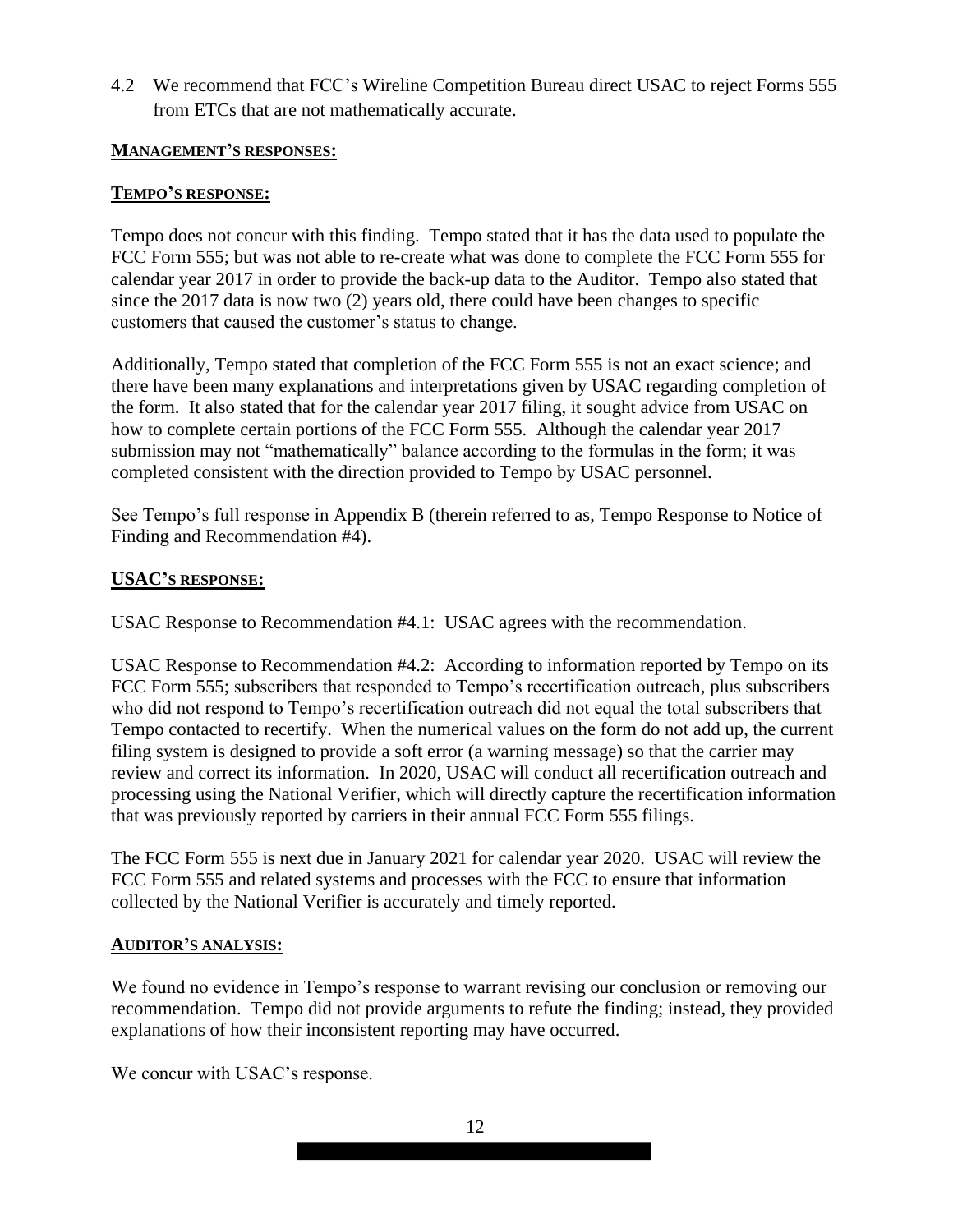## **Other Matters**

Tempo did not disclose, in its printed marketing materials, the mobile broadband speed provided to its Lifeline subscribers in the state of Georgia for the period under audit, as required by FCC rules. We observed that Tempo's 2019 print and internet<sup>17</sup> advertisements did not disclose the mobile broadband speed offered. However, our detailed subscriber testing showed that Tempo provided the required minimum service standard for mobile broadband speed. The FCC rules<sup>18</sup> require that ETCs both advertise and provide a minimum service standard of  $3G^{19}$ .

Tempo does not agree with our observation. Tempo stated that it has added the data speed in all advertising and will continue to do so, going forward. See Tempo's full response in Appendix B (therein referred to as, Tempo Response to Auditors "Other Matters" Comments). We disagree with Tempo's assertion, since FCC's rules use the word "must", which indicates that FCC requires compliance with the advertising requirement.

Since Tempo provided the required minimum service, their non-compliance with the advertisement requirements did not rise to the level of a reportable finding. Therefore, we have reported this non-compliance as "other matters".

<sup>&</sup>lt;sup>17</sup> The Tempo website Lifeline page, at https://mytempo.com/lifeline-wireless/, does not disclose the mobile broadband speed offered. Due to the passage of time, we could not access the Lifeline page that was in place during the scope of our audit.

<sup>18</sup> Title 47 CFR § 54.408 *Minimum service standards*, paragraph (a) subparagraph (2), states, "(2) The minimum service standard for mobile broadband speed, as described in paragraph (b)(2)(i) of this section, is the level of service which an eligible telecommunications carrier must both advertise and provide to an end user…"

<sup>&</sup>lt;sup>19</sup> *3G*, short for third generation, is the third generation of wireless mobile telecommunications technology that provides high speed access to data and voice services. The 3G technology is delivered, using a 3G network. The third-generation technology was preceded by the digital second generation (2G) technology and the analog first generation (1G).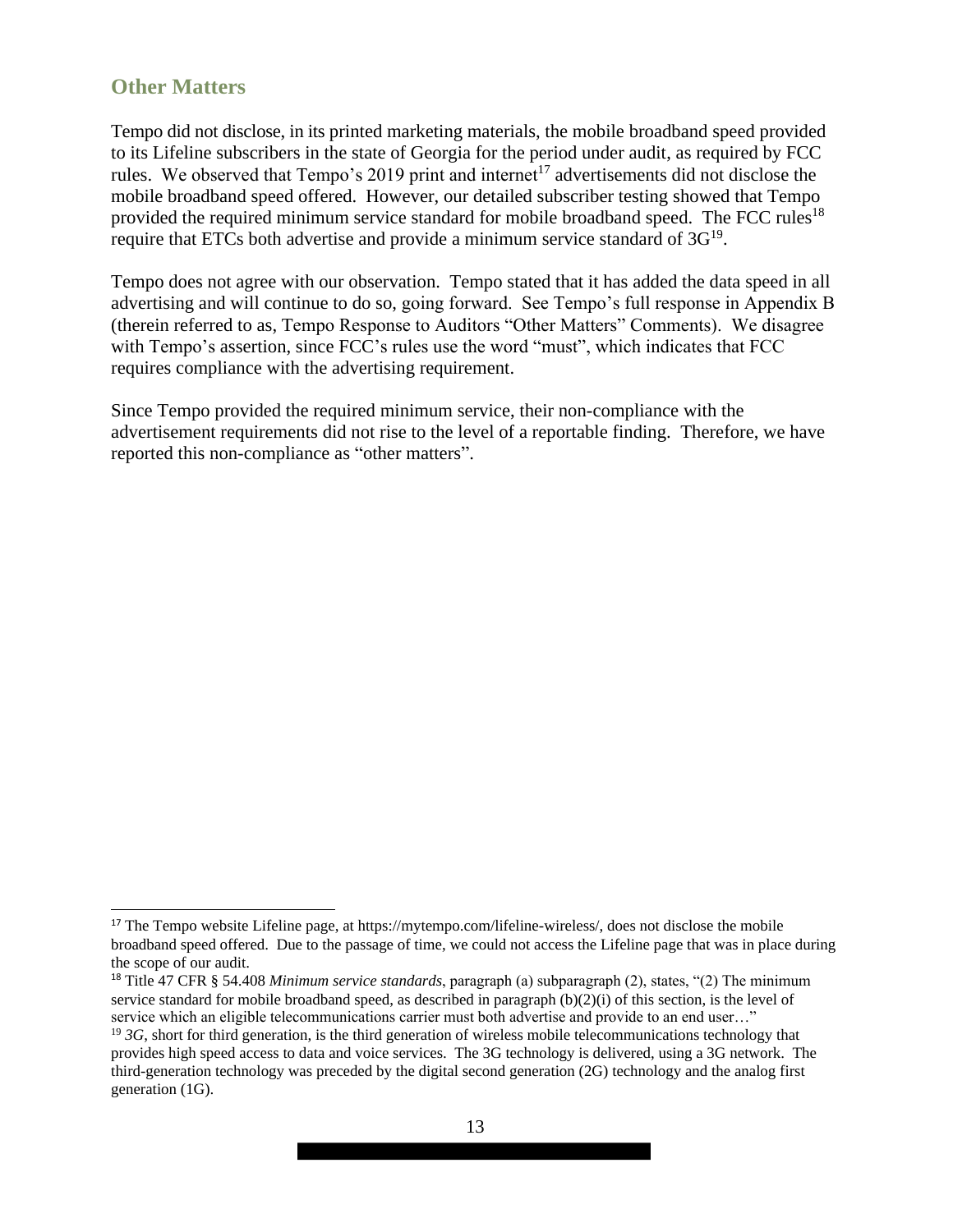# **Appendix A – Detailed Objectives, Scope, and Methodology**

The objectives of this audit were to determine whether Tempo (1) complied with Title 47 of the Code of Federal Regulations, 47 C.F.R. § 54.400-54.423 and related USF orders regarding the USF Lifeline Program, and (2) implemented adequate and effective controls to provide reasonable assurance that USF funds were safeguarded and used for the purposes intended.

The scope of our audit covers Tempo's filings on FCC Forms 497, Lifeline Worksheets, and Lifeline Claims System filings submitted to USAC, for the Georgia SAC, for the period from April 2017 through March 2018. The amount received by Tempo from the USF for the period audited totals . The following table summarizes Tempo's FCC Forms 497 claims and Lifeline Claims System filings for reimbursement for the Georgia SAC for the period under audit.

| Data<br><b>Month</b> | <b>Lifeline</b><br><b>Subscribers</b> | <b>Lifeline Claims</b><br>for<br><b>Reimbursement</b> |
|----------------------|---------------------------------------|-------------------------------------------------------|
| $Mar-18$             |                                       |                                                       |
| $Feb-18$             |                                       |                                                       |
| $Jan-18$             |                                       |                                                       |
| $Dec-17$             |                                       |                                                       |
| $Nov-17$             |                                       |                                                       |
| Oct- $17$            |                                       |                                                       |
| $Sep-17$             |                                       |                                                       |
| Aug- $17$            |                                       |                                                       |
| $Jul-17$             |                                       |                                                       |
| $Jun-17$             |                                       |                                                       |
| $May-17$             |                                       |                                                       |
| Apr- $17$            |                                       |                                                       |
| <b>Total</b>         |                                       |                                                       |

The audit was conducted in accordance with Generally Accepted Government Auditing Standards, issued by the Government Accountability Office. Those standards require that we plan and perform the audit to obtain sufficient and appropriate evidence to provide a reasonable basis for our findings and conclusions, based on our audit objectives. We believe that the evidence obtained, provides a reasonable basis for our findings and conclusions, based on our audit objectives.

We obtained Tempo's subscriber listings for all of the months presented in the table, above, and reconciled the number of subscribers to those claimed on their respective FCC Form 497 and Lifeline Claims System filings. We performed a mathematical check of the claimed reimbursements, based on the authorized discount, and reconciled the reimbursements to the amounts reported as disbursed by USAC. We performed process walkthroughs to gain an understanding of Tempo's internal controls over the processes related to the administration of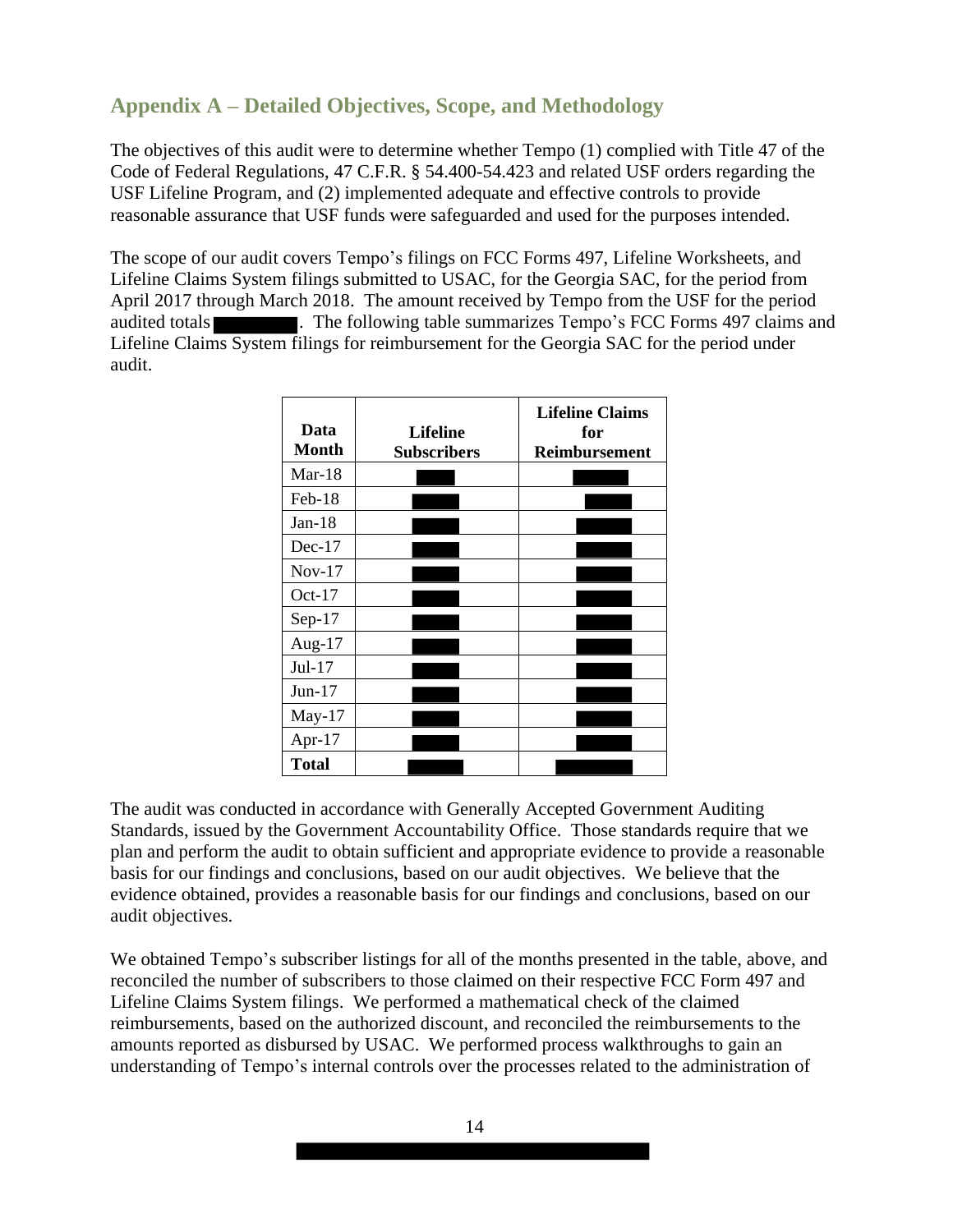Lifeline services. Out tests included a review of carrier eligibility, Lifeline reporting (FCC Form 497), subscriber eligibility determination and certification, annual recertification, and deenrollment. We designed procedures to assess and to provide reasonable assurance of detecting potential fraud and illegal acts.

We judgmentally selected  $\blacksquare$  of the total Lifeline subscriber accounts for multipurpose detail testing based on each subscriber's attributes. The detail testing for the selected subscriber accounts included reviewing whether: the claimed reimbursements were appropriate; internal controls over the Lifeline program were operating effectively; and whether Tempo complied with applicable Lifeline program rules and regulations. For the selected subscribers, we considered the compliance requirements related to whether a subscriber was eligible to be reported on the FCC Form 497. These compliance requirements impact the following: (1) subscriber eligibility determination and certification; (2) annual recertification of subscriber eligibility; and (3) subscriber de-enrollment.

We visited Tempo's office in Macon, GA from June 10 through 14, 2019; and met with Tempo's Lifeline program managers and attorney. We performed internal control process walkthroughs and detail subscriber testing while onsite. At the end of our site visit, we notified Tempo's management and attorney of our preliminary findings.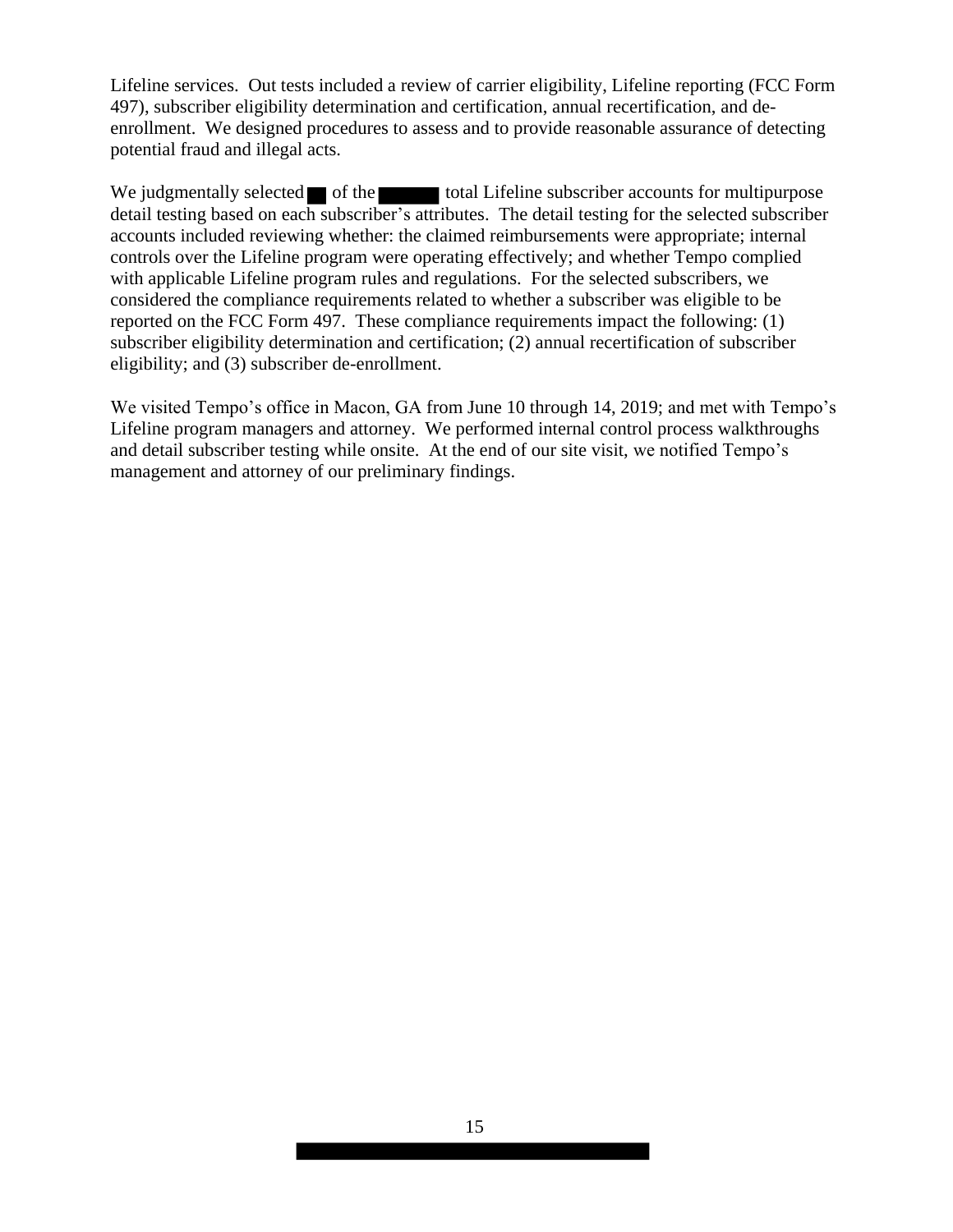## **Appendix B Tempo Telecom, LLC Management's Response**



April 2, 2020

**Via Electronic Delivery**

Regis & Associates, PC 1420 K Street, NW, Suite 910 Washington, DC 20005

**Re:** 

## **Tempo Telecom, LLC**

To Whom It May Concern:

Tempo Telecom, LLC ("Tempo") respectfully reiterates and submits its response to the four (4) Notice of Findings and Recommendations ("NFRs") and other comments transmitted by Regis & Associates, PC (the "Auditor") via electronic mail on March 26, 2020. The NFRs were issued in connection with the audit being conducted on behalf of the Federal Communications Commission ("FCC") Office of Inspector General ("OIG") for the 12-month period of April 1, 2017 to March 31, 2018 (the "Audit Period") for Study Area Code 229024, Georgia. This response addresses each NFR as well as other comments of the Auditor and states whether Tempo concurs in the NFR, any reasons for non-concurrence, and any corrective actions Tempo has or will put in place in connection with the NFR.

## **Tempo Response to Notice of Finding and Recommendation #1**

As stated in our previous response, Tempo disagrees that its "subscriber eligibility determination and certification procedures were not adequate for verifying the validity of Lifeline subscribers' addresses." Tempo has not received any "improper reimbursements" and does not owe any reimbursement to the Universal Service Fund related to any subscriber listing the apartment complex at as its address when enrolling in the Lifeline program.

Prior to providing a potential Lifeline subscriber with an activated device during the Audit Period, an eligible telecommunications carrier ("ETC") was required to: (1) confirm the subscriber is a qualifying low-income subscriber based on household income, receipt of certain federal or state benefits, or participation in certain federal or state programs; and (2) obtain certain certifications and information from the potential subscriber *under the penalty of perjury*, including the potential subscriber's name, address, date of birth, and last four digits of the subscriber's social security number.  $<sup>1</sup>$ </sup>

1 47 C.F.R. § 54.410(a), (d).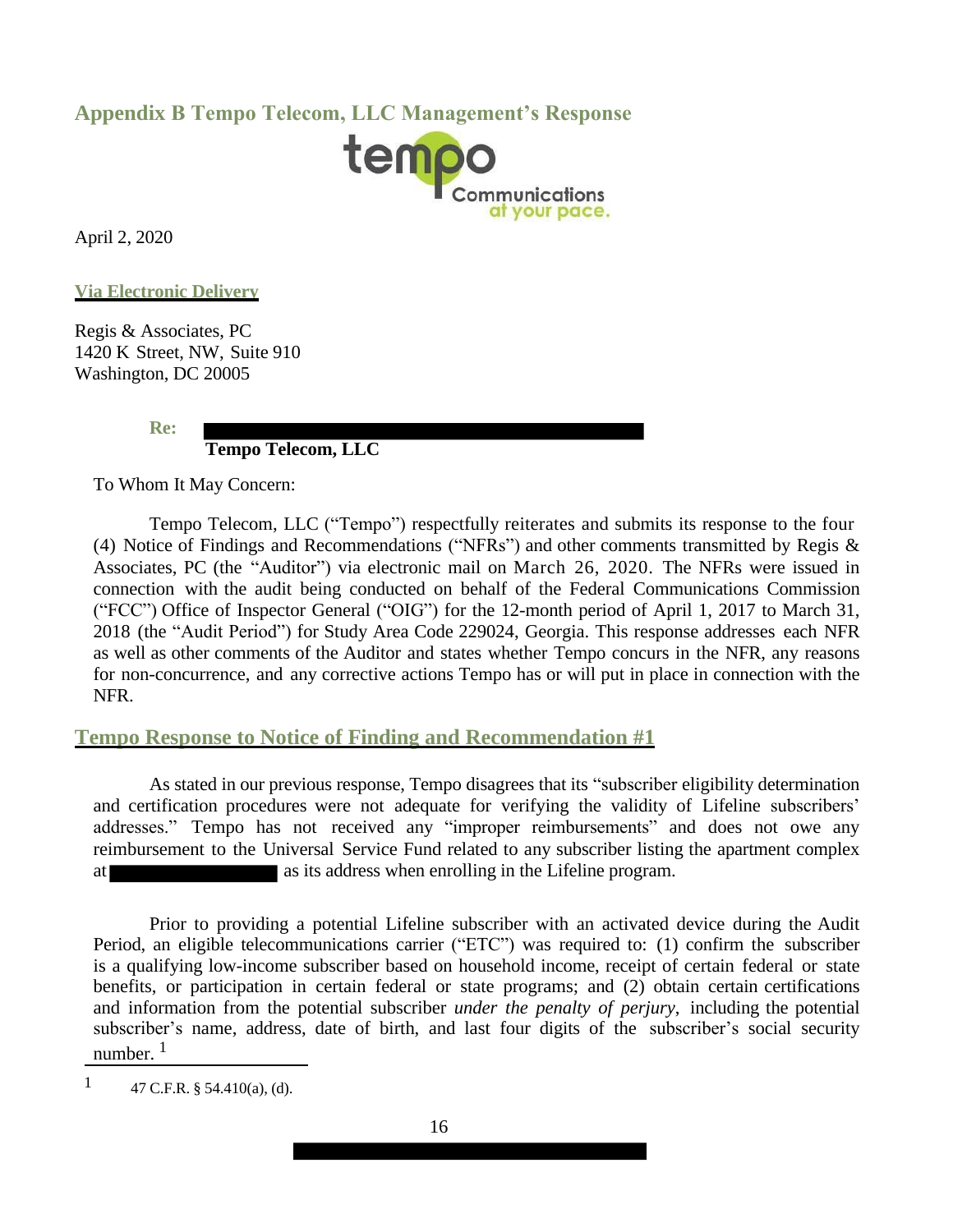The potential subscriber also must acknowledge *under the penalty of perjury* that the information provided to the ETC "is true and correct to the best of his or her knowledge" and that "providing false or fraudulent information to receive Lifeline benefits is punishable by law."<sup>2</sup>

An ETC also was required during the Audit Period to query the National Lifeline Accountability Database ("NLAD") maintained by the Universal Service Administrative Company ("USAC") for each prospective subscriber.<sup>3</sup> If NLAD cannot accept the prospective subscriber, the ETC receives an error message (known as a third-party identity verification or "TPIV" failure) indicating there is a problem with the potential subscriber's identity, name, social security number, date of birth, *address*, or age, or the potential subscriber is already receiving Lifeline service from another provider (duplicate).<sup>4</sup> If an error message is received, an ETC may submit additional information to NLAD in an attempt to resolve the error, but an ETC cannot claim reimbursement for any subscriber that is not enrolled in NLAD as of the first day of the month.<sup>5</sup>

 is an apartment complex. The company currently performs reviews that are above and beyond FCC requirements

| it conducts further research to determine whether the address is an apartment |  |  |                                           |
|-------------------------------------------------------------------------------|--|--|-------------------------------------------|
| complex, homeless shelter, or other type of multi- dwelling establishment.    |  |  |                                           |
|                                                                               |  |  |                                           |
| A current copy of this list was provided to the Auditor                       |  |  |                                           |
| regarding                                                                     |  |  | state its research determined the address |
| was a multi- unit apartment complex, and Tempo                                |  |  |                                           |

Each of the subscribers identified in Notice of Finding and Recommendation ("NFR") #1 completed an enrollment and certification form *under the penalty of perjury* that included the subscriber's address. Tempo also received documentation verifying the identity and eligibility of each of the subscribers. Those subscribers also were accepted by NLAD, which would have issued an error or TPIV failure message if there was a problem with the subscriber's address. Knowing that is an apartment complex based on its prior research, Tempo had no reason to question the information provided by the subscriber *under penalty of perjury* or the approval issued by NLAD for that subscriber.

In July 2017, the FCC directed USAC to undertake a review of potential "oversubscribed addresses." As a result, USAC started conducting oversubscribed address audits, which requires the ETC to obtain confirmation from the subscriber regarding its address. If such confirmation cannot be obtained within the timeframe established by USAC, the subscriber is de-enrolled from the Lifeline program. Tempo has been subject to **but** 

3 47 C.F.R. § 54.404(b).

5 https://www.usac.org/li/program-requirements/receive-payment/default.aspx.

 $\overline{2}$  47 C.F.R. § 54.410(d).

<sup>4</sup> https://www.usac.org/li/tools/nlad/dispute-resolution/default.aspx.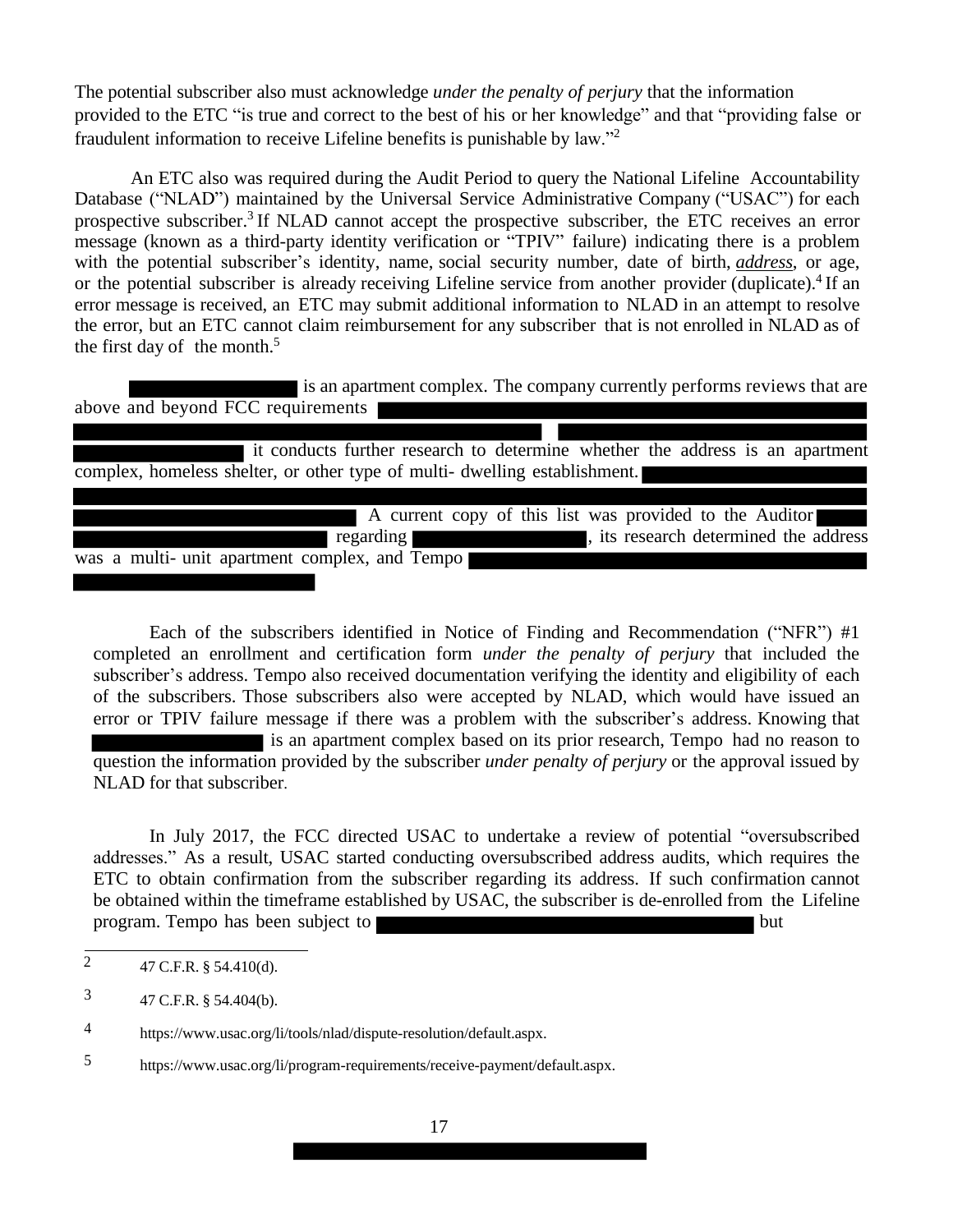has never received a request from USAC regarding

In the *2012 Lifeline Reform Order*, the FCC declined to adopt a "one-per-residential address rule" because "it would be inappropriate to exclude otherwise eligible consumers solely because they lack a unique residential address<sup>36</sup> The FCC recognized that "[c]onsumers may live in residences for which there is no unique U.S. Postal Service address or where multiple persons or families share a residential address, and this may be particularly common for low- income consumers" and declined to adopt a rule that "would potentially have the unintended consequence of excluding lowincome consumers from participation in Lifeline."<sup>7</sup>

The FCC also has recognized that a subscriber's address is not the most important piece of information to protect against waste, fraud, and abuse. When it determined that otherwise eligible subscribers can use a *temporary address* to obtain Lifeline services, the FCC determined "[e]xisting measures, including the robust identify verification and checks for duplicative support already built into the NLAD . . . provide adequate protections against waste and abuse."<sup>8</sup> The FCC found that the other subscriber data collected by USAC is sufficient to verify a subscriber's identity and check for duplicative support.<sup>9</sup>

To the extent a subscriber provided a "non-existent" address, the subscriber committed the error, not Tempo.<sup>10</sup> Each of the subscribers identified in NFR #1 certified *under penalty of perjury*  that he/she was providing accurate, true, and correct information to Tempo as a condition of receiving Lifeline service. Tempo relied on that information, as well as the approval Tempo received from NLAD for each of those subscribers, and Tempo provided services to the subscriber. As the FCC previously recognized,

> in many situations, the service provider simply is not in a position to ensure that all applicable statutory and regulatory requirements have been met. Indeed, in many instances, a service provider may well be totally unaware of any violation. In such cases, we are now convinced that it is both unrealistic and inequitable to seek recovery solely from the service provider.<sup>11</sup>

For this reason, one "must consider which party was in a better position to prevent a violation of

<sup>6</sup> *Lifeline and Link Up Reform and Modernization, et al.*, 27 FCC Rcd 6656, ¶ 80 (2012) ("*2012 Lifeline Reform Order*").

<sup>7</sup> *2012 Lifeline Reform Order* ¶ 80.

<sup>8</sup> *2016 Lifeline Reform Order* ¶ 435.

<sup>9</sup> *2016 Lifeline Reform Order* ¶ 437.

<sup>10</sup> *See, e.g.*, *AT&T Corp. v. Dataway, Inc.*, 557 F.Supp.2d 1099 (N.D. Cal. 2008) (finding the customer, not the telecommunications provider, was liable for fraudulent long-distance calls made using the customer's system).

<sup>11</sup> *Federal-State Joint Board on Universal Service, et al.*, 19 FCC Rcd 15252, 12 (2004).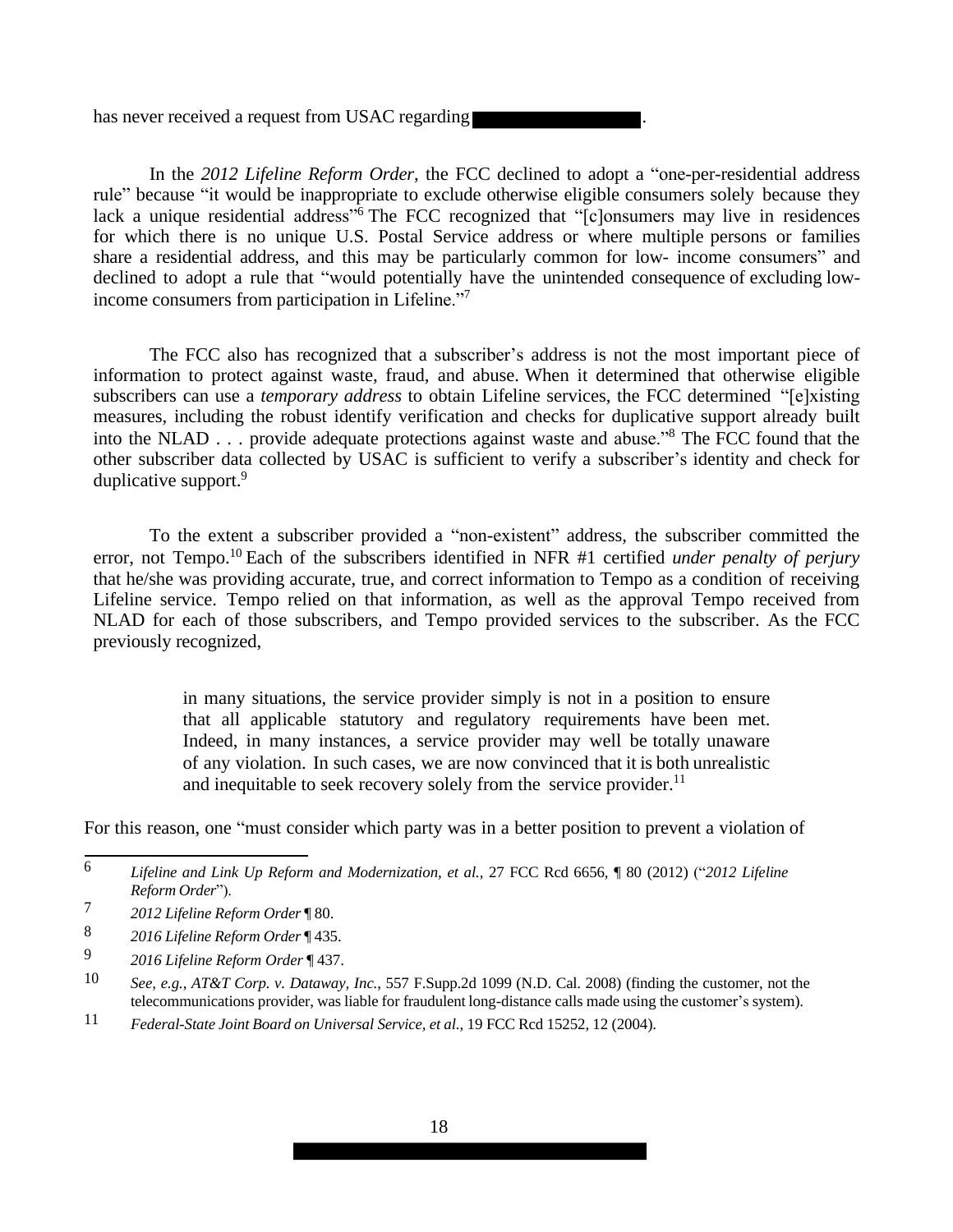[FCC] program rules, and which party committed the act or omission that forms the basis for the violation."<sup>12</sup> To do otherwise would discourage carrier participation in the Lifeline program, which was one of the primary reasons the FCC now requires ETCs to use the National Verifier to determine consumer eligibility for Lifeline services and as such Tempo is no longer responsible for determining eligibility.<sup>13</sup> Tempo should not bear the responsibility for the potentially fraudulent actions of subscribers when Tempo complied with the FCC's rules and NLAD process, which approved the subscribers identified in NFR #1 for enrollment in the Lifeline program. Should use of the National Verifier stop Tempo will intensify its address review by

.

#### **Tempo Response to Notice of Finding and Recommendation #2**

Tempo reiterates its disagreement that it "did not have subscriber eligibility determination and certification procedures that ensured that its Lifeline subscribers were eligible to receive Lifeline services." Tempo also disagrees that it "improperly enrolled"  $\Box$  out of the subscribers reviewed by the Auditor or that other "ineligible subscribers may exist" that were not included in the sample. Tempo has not received any "improper reimbursements" and does not owe any reimbursement to the Universal Service Fund ("Fund") related to the subscribers identified in Notice of Finding and Recommendation ("NFR") #2.

Prior to providing a potential Lifeline subscriber with an activated device during the Audit Period, an eligible telecommunications carrier ("ETC") was required to: (1) confirm the subscriber is a qualifying low-income subscriber based on household income, receipt of certain federal or state benefits, or participation in certain federal or state programs; and (2) obtain certain certifications and information from the potential subscriber *under the penalty of perjury*, including the potential subscriber's name, address, date of birth, and last four digits of the subscriber's social security number.<sup>14</sup> The potential subscriber also must acknowledge *under the penalty of perjury* that the information provided to the ETC "is true and correct to the best of his or her knowledge" and that "providing false or fraudulent information to receive Lifeline benefits is punishable by law."<sup>15</sup>

Tempo also was required during the Audit Period to query the National Lifeline Accountability Database ("NLAD") maintained by the Universal Service Administrative Company

*<sup>12</sup> Protecting Against National Security Threats to the Communications Supply Chain Through FCC Programs, 33 FCC Rcd 4058, ¶ 27 (2018).*

*<sup>13</sup> 2016 Lifeline Reform Order ¶ 7 ("We next take a step that will curb abuse in the program and encourage provider participation by creating the National Verifier, which will transfer the responsibility of eligibility determination away from Lifeline providers. By lowering Lifeline providers' costs of conducting verification and reducing the risks of facing a verification-related enforcement action, the National Verifier will make the Lifeline program more attractive to providers.").*

*<sup>14</sup>* 47 C.F.R. § 54.410(a), (d).

<sup>15</sup>  $47$  C.F.R. § 54.410(d).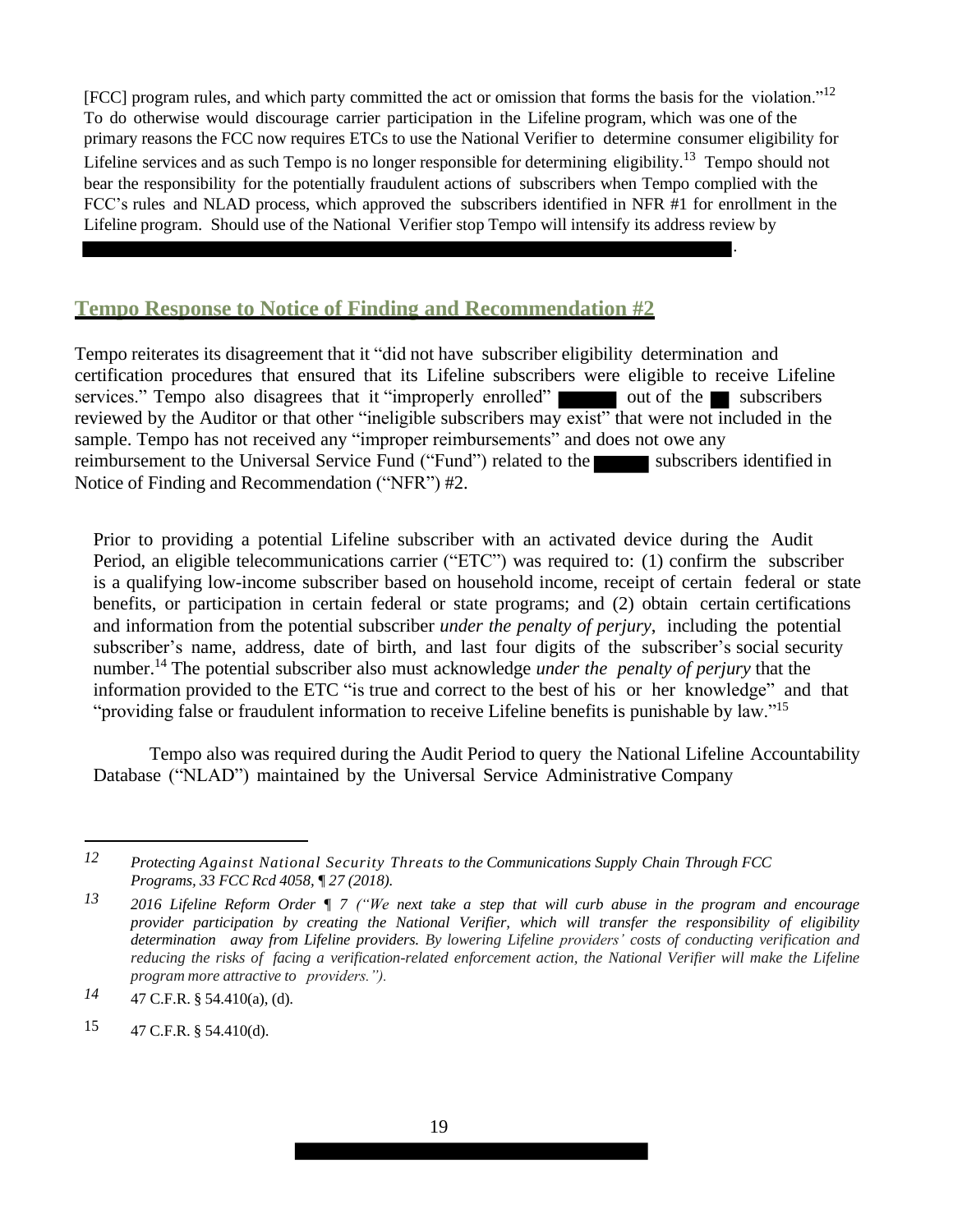("USAC") for each prospective subscriber.<sup>16</sup> If NLAD cannot accept a prospective subscriber, the ETC receives an error message (known as a third-party identity verification or "TPIV" failure) indicating there is a problem with the potential subscriber's identity, name, social security number, date of birth, address, or age, or the potential subscriber is already receiving Lifeline service from another provider (duplicate).<sup>17</sup> If an error message is received, an ETC may submit additional information to NLAD in an attempt to resolve the error, but an ETC cannot claim reimbursement for any subscriber that is not enrolled in NLAD as of the first day of the month.<sup>18</sup>

For the first subscriber identified in NFR #2, the Auditor claims the subscriber's residential address field indicated a house number with no street name on the subscriber's enrollment and certification form. It appears the address as listed on the enrollment and certification form was a typographical error. A review of Tempo's customer enrollment system shows the complete street address for the subscriber, which Tempo was able to verify because the subscriber previously received service from Tempo under a different account number. The subscriber was successfully enrolled in NLAD with the address as listed in Tempo's customer enrollment system. While Tempo did not update the complete address used in NLAD, NLAD would have sent back an error or TPIV failure message if an address could not be accepted by NLAD. Tempo previously provided this information and the supporting documentation to the Auditor.

For the second subscriber identified in NFR #2, the Auditor claims the name of the subscriber used on the qualifying program assistance document did not match the name on the subscriber's enrollment and certification form. A review of Tempo's customer enrollment system shows that Tempo personnel questioned the name mismatch and requested further documentation from the subscriber to verify the subscriber completing the enrollment and certification was eligible for the Lifeline program. Tempo did not retain the updated documentation reviewed to verify the name, but documented notes from Tempo's customer enrollment system were provided to the Auditor for review. Once Tempo personnel confirmed the subscriber's eligibility, the subscriber was enrolled.

In this instance, the issue is that the updated subscriber information was not saved and the original document that caused the additional scrutiny was saved. It should be noted that with the implementation of the National Verifier Tempo is no longer responsible for verifying identity or eligibility. However, should the use of the National Verifier end, Tempo will implement procedures to ensure the system will retain updated documentation being used to correct an error, where allowed to by regulation, that confirms a subscriber's identity.

Accordingly, both subscribers identified in NFR #2 were enrolled properly in the Lifeline program and Tempo does not owe reimbursements to the Fund related to these subscribers.

#### **Tempo Response to Notice of Finding and Recommendation #3**

Tempo agrees that it did not submit its quarterly and semi-annual reports to the Georgia Public Service Commission ("PSC") in accordance with the deadlines for filing established by the PSC for certain periods in 2017 and 2018. The reports were not submitted timely due to the departure of the

<sup>16</sup> 47 C.F.R. § 54.404(b).

*<sup>17</sup>* https://www.usac.org/li/tools/nlad/dispute-resolution/default.aspx.

*<sup>18</sup>* https://www.usac.org/li/program-requirements/receive-payment/default.aspx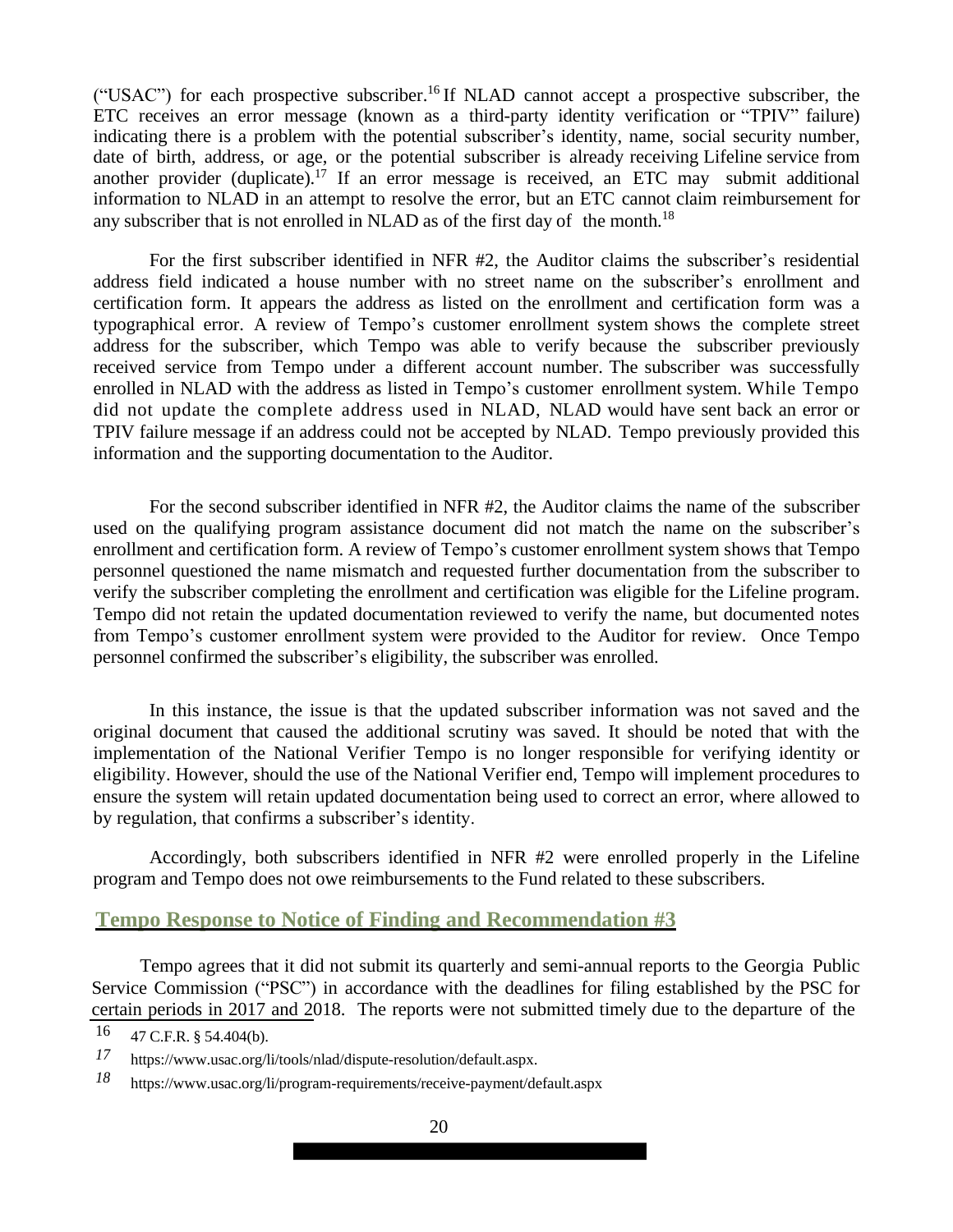employee previously responsible for the reports. Once Tempo learned of the filing error, it immediately filed the required quarterly and semi-annual reports with the Georgia PSC. Tempo currently is in compliance with its Lifeline reporting obligations in Georgia. Tempo also has engaged a third-party compliance company to assist with reporting going forward. Tempo notes this Notice of Finding and Recommendation has no monetary effect on reimbursement or Tempo's provision of Lifeline service to subscribers.

#### **Tempo Response to Notice of Finding and Recommendation #4**

Tempo cannot agree that the FCC Form 555 for calendar year 2017 was inaccurate. Tempo also disagrees that Tempo did not retain the underlying data for the calendar year 2017 FCC Form 555.

The current Tempo employees responsible for the FCC Form 555 were not responsible for completion of the form for calendar year 2017. Tempo has the data used to populate the FCC Form 555 but was not able to re-create what was done to complete the FCC Form 555 for calendar year 2017 in order to provide the back-up data to the Auditor. At this time, the 2017 data is two (2) years old and there could have been changes to specific customers that caused the customer's status to change. For example, a customer that previously was disconnected for non- usage could have re-enrolled, which would change that customer's status in the data. Re- creation of the 2017 data would show the customer as active rather than disconnected.

Tempo also explained to the Auditor that completion of the FCC Form 555 is not an exact science, and there have been many explanations and interpretations given by USAC regarding completion of the form. For the calendar year 2017 filing, Tempo sought advice from USAC on how to complete certain portions of the FCC Form 555. As a result, the calendar year 2017 submission may not "mathematically" balance according to the formulas in the form, but it was completed consistent with the direction provided to Tempo by USAC personnel.

During the site-visit, Tempo provided the Auditor with a detailed, step-by-step walk- through of the process for creation of the FCC Form 555 for calendar year 2018, and demonstrated Tempo's current process for capturing the back-up data used to create the FCC Form 555. The process implemented by Tempo to capture the back-up data for the calendar year 2018 FCC Form 555 will be applied for future FCC Form 555 submissions. Tempo notes this Notice of Finding and Recommendation has no monetary effect on reimbursement or Tempo's provision of Lifeline service to subscribers.

#### **Tempo Response to Auditors "Other Matters" Comments**

Tempo disagrees that its advertising materials were required to provide the mobile broadband speed provided to its Lifeline subscribers in the state of Georgia. The Notice of Finding and Recommendation ("NFR") cites to FCC Rule 54.408, which states:

§ 54.408 Minimum service standards.

- (a) As used in this subpart, with the following exception of paragraph
- $(a)(2)$  of this section, a minimum service standard is: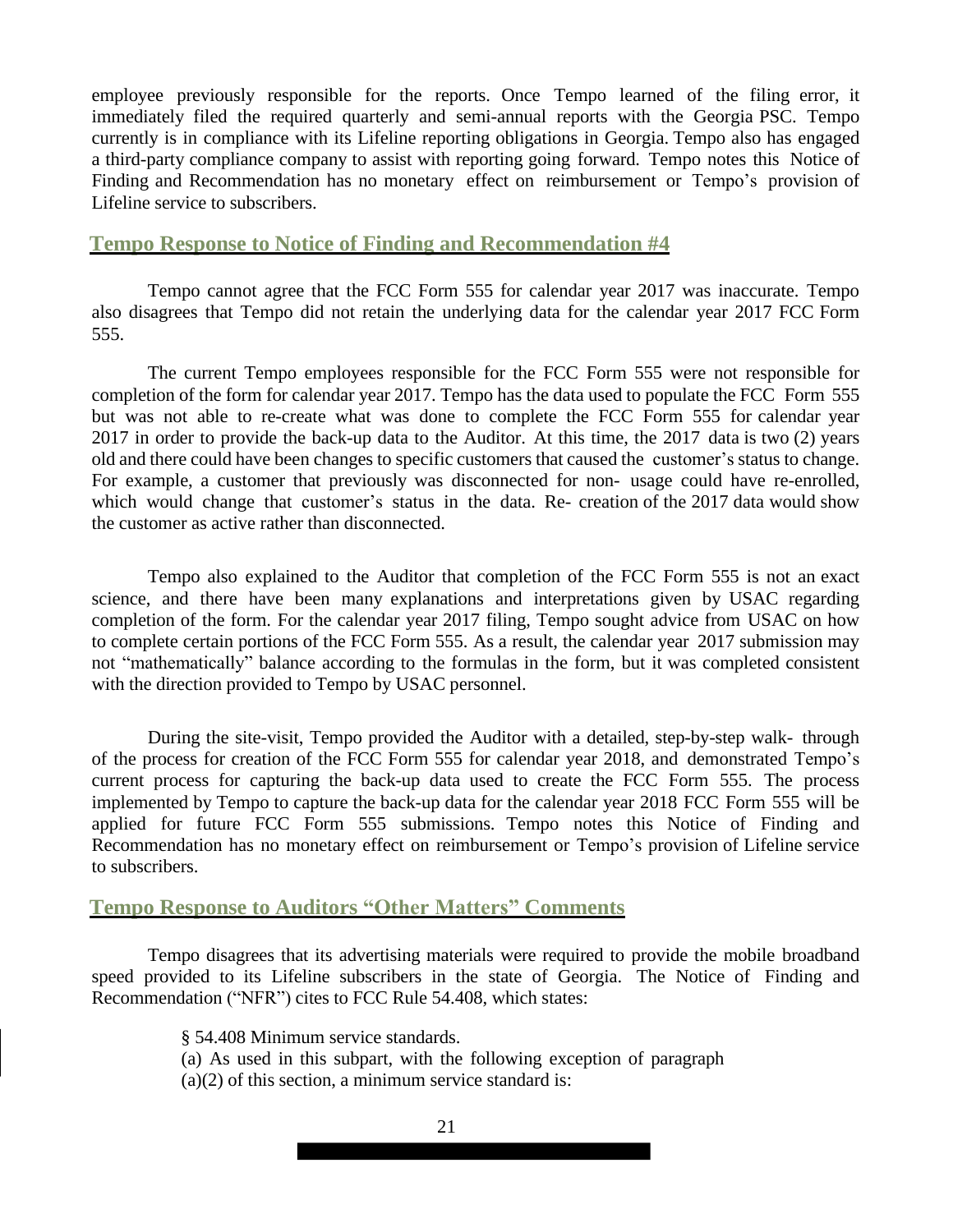(1) The level of service which an eligible telecommunications carrier must provide to an end user in order to receive the Lifeline support amount. (2) The minimum service standard for mobile broadband speed, as described in paragraph  $(b)(2)(i)$  of this section, is the level of service which an eligible telecommunications carrier must both advertise and provide to an end user.<sup>19</sup>

When Rule 54.408(a) was adopted in 2016, the FCC stated: A coalition of Lifeline providers indicated that the Commission should require mobile broadband providers to offer speeds of 3G or better, and we agree. We conclude that, to claim Lifeline support for a mobile broadband service, a provider must provide to the Lifeline subscriber a service advertising at least 3G mobile technology for at least the amount of data usage allowance specified by t h e minimum service standards. We believe this is an appropriate starting point given the Commission's actions in the Mobility Fund, where funding was limited to those who deployed networks at 3G or higher. $20$ 

Rule 54.408 addresses minimum service standards, not advertising requirements. The requirements for advertising Lifeline services are found in FCC Rule 54.405(b), which provides the items to be included in Lifeline advertisements.<sup>21</sup> This is further supported by the FCC's additional discussion in the *2016 Lifeline Reform Order* in which the FCC sought to "reduce burdens on providers" relating to advertising requirements. Specifically, the FCC noted the rules require eligible telecommunications carriers to "advertise the availability of such services and the price of service."<sup>22</sup> The FCC did not reference any requirement that the specific minimum service standard be advertised.

As the Auditor notes, Tempo provided the minimum service standard for mobile broadband speed as required by Rule 54.408. Additionally, Tempo has added the dataspeed in all advertising and will continue to do so going forward. Thus, this NFR has no monetary effect on reimbursement or Tempo's provision of Lifeline service to subscribers.

#### **Tempo Request for Confidential Treatment**

We understand materials received pursuant to an audit are generally protected from disclosure pursuant to the Freedom of Information Act, 5 U.S.C. § 552. Nonetheless, Tempo requests confidential treatment of this response pursuant to Section 0.457 of the Commission's rules.<sup>23</sup> Section 0.457(d) exempts from public disclosure trade secrets and commercial or financial information.<sup>24</sup> Tempo is not a publicly-traded company, and this response contains data regarding Tempo's

24  $47$  C.F.R. § 0.457(d); 5 U.S.C. § 552(b)(4).

<sup>19</sup> 47 C.F.R. § 54.408.

<sup>20</sup> *Lifeline and Link Up Reform and Modernization, et al.*, 31 FCC Rcd 3962, ¶ 96 (2016) ("*2016 Lifeline Reform Order*") (subsequent history omitted).

<sup>21</sup>  $47$  C.F.R. § 54.405(b).

<sup>22</sup> *2016 Lifeline Reform Order* ¶¶ 362-65.

<sup>23</sup> 47 C.F.R. § 0.457.